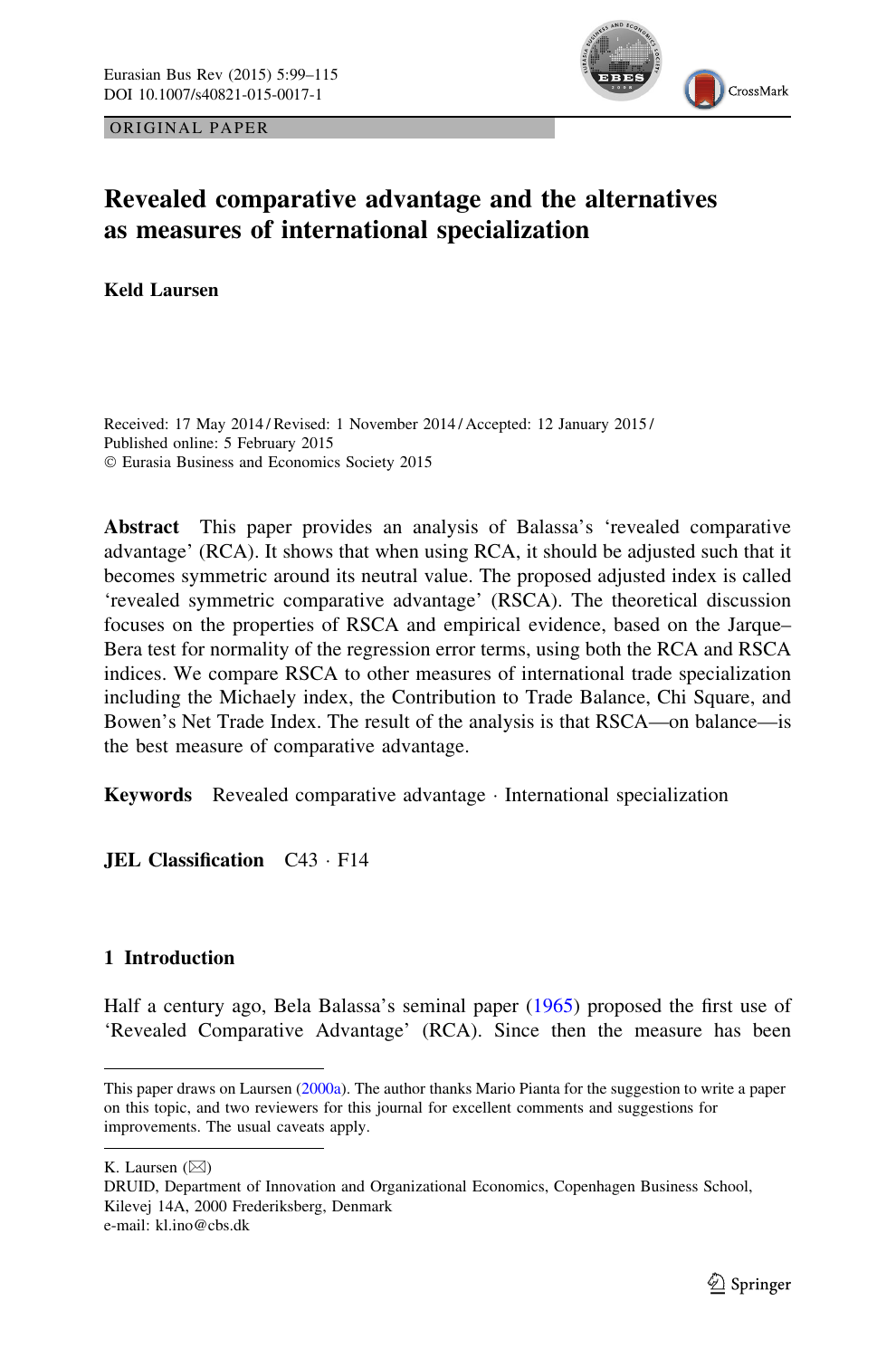<span id="page-1-0"></span>applied in numerous reports (e.g. UNIDO [1986](#page-16-0); World Bank [1994;](#page-16-0) OECD [2011](#page-16-0)) and academic publications (e.g., Aquino [1981;](#page-14-0) Crafts and Thomas [1986](#page-15-0); van Hulst et al. [1991;](#page-16-0) De Benedictis et al. [2008;](#page-15-0) Amighini et al. [2011\)](#page-14-0), to measure international trade specialization, to gauge technological specialization based on patent data (e.g., Soete and Wyatt [1983;](#page-16-0) Cantwell [1995](#page-15-0); D'Agostino et al. [2013;](#page-15-0) Liegsalz and Wagner [2013](#page-15-0)), and to capture production specialization (e.g., Iapadre [2001;](#page-15-0) Laursen and Salter [2005\)](#page-15-0). However, although previous work has examined the properties of this measure in detail (e.g., Yeats [1985;](#page-16-0) Vollrath [1991](#page-16-0); Hinloopen and van Marrewijk [2008\)](#page-15-0), not enough is known about the effects of it being asymmetric around its neutral value, and moreover, it is not clear how the Balassa index compares to other measures of international specialization. The present paper examines these issues from both theoretical and empirical perspectives.

These aspects are important, not least because findings related to potential biases would have (potentially serious) implications for a wide range of topics in economics and social science more widely, which involve econometric analysis that uses international specialization measures as central variables—including analyses that employ RCA or some version of it. Those topics involve, among others, analysis of the factors affecting the direction of international trade (Laursen and Drejer [1999\)](#page-15-0) or technological specialization (Malerba and Montobbio [2003](#page-15-0)); level of trade (Amiti [1999](#page-14-0)) or technology specialization (Archibugi and Pianta [1994](#page-14-0)); and studies linking international trade (Dalum et al. [1999;](#page-15-0) Laursen [2000a\)](#page-15-0) or technological specialization (Meliciani [2002](#page-16-0)) to economic growth. Recently, an important literature on the link between the complexity of export structure and economic development (see for instance, Hidalgo et al. [2007;](#page-15-0) Hausmann and Hidalgo [2011](#page-15-0)) has used RCA as a central component in the related empirical analysis.

The paper is organized as follows. First, in Sect. 2 we briefly describe the sectors in which countries are specialized using the RCA which provides as a basis for the subsequent analysis. Section [3](#page-5-0) argues that when using RCA in econometric analysis, it should always be adjusted so that it becomes symmetric around its neutral value. Section [4](#page-9-0) compares the adjusted RCA (i.e. the revealed symmetric comparative advantage or RSCA) to other measures of international trade specialization used in the literature such as the Contribution to Trade Balance, the Michaely index, the Chi Square measure, and Bowen's Net Trade Index. Section [5](#page-13-0) concludes.

# 2 Countries' trade specialization

## 2.1 A first look at specialization patterns

The concept of specialization implies a strong focus on one narrow area of activity and a less intense focus on others. In the context of international export specialization, RCA is a relative measure indicating a strong focus on some sectors but less on others. Accordingly, Revealed Comparative Advantage (Balassa [1965](#page-14-0)) can be defined as: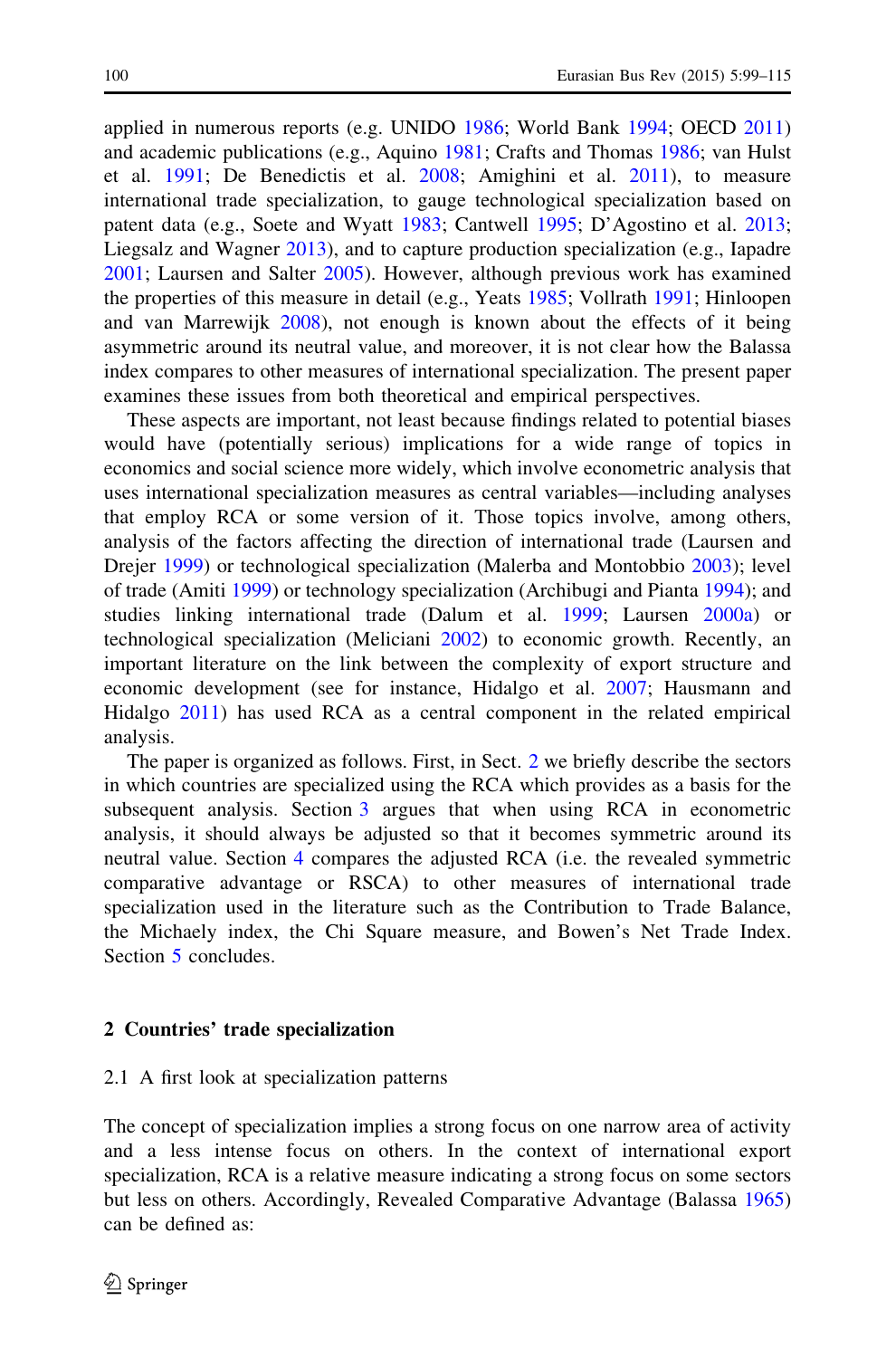$$
RCA = \frac{X_{ij}/\sum_{i} X_{ij}}{\sum_{i} X_{ij}/\sum_{i} \sum_{j} X_{ij}}
$$
(1)

The numerator represents the percentage share of a given sector in national exports— $X_{ii}$  are exports to sector *i* from country *j*. The denominator represents (for instance) the percentage share of a given sector in OECD exports. Thus, the RCA index provides a comparison of the national export structure (the numerator) with the OECD export structure (the denominator). If the RCA of a given sector in a given country equals 1, the percentage share of that sector is the same as the OECD average. If the RCA is above 1 the country is said to be specialized in that sector and if the RCA is below 1 it is said not to be specialized (or 'under-specialized'). Since the RCA results in an output which cannot be compared on both sides of 1 (its neutral value)<sup>1</sup>, we propose making the index symmetric, as  $(RCA - 1)$  $(RCA + 1)$ ; thus this measure ranges from  $-1$  to  $+1$ . We call this measure Revealed Symmetric Comparative Advantage (RSCA).

Note that the RCA/RSCA is a measure of international specialization and not of international competitiveness or any other concept indicating performance. RCA has sometimes been applied in misleading ways (see e.g., Fagerberg [1997\)](#page-15-0). RCA/ RSCA is a measure of relative not absolute strength. The values of the measure imply that regardless of how poorly (or strongly) a country is performing, by definition the country will be specialized in something, and therefore will always have high values of RCA/RSCA for some sectors of the economy and low values for other sectors.

Table [1](#page-3-0) presents specialization figures for 27 OECD countries in 2006, based on calculations on the OECD STAN database (ISIC Rev. 3 version of STAN, downloaded from stats.oecd.org in September 2014). Table [1](#page-3-0) shows that among OECD catching-up countries Korea is specialized in (among other things) office machines and computers; communications and semiconductors; and shipbuilding. Areas of under-specialization include food, drink and tobacco; wood, cork and furniture; and pharmaceuticals. Among small high-income countries Denmark is specialized in food, drink and tobacco; textiles, footwear and leather; wood, cork and furniture; and pharmaceuticals. Areas of relative weakness include motor vehicles; and office machinery. Among the large high-income countries, Germany has relative strength in non-electrical machinery and in motor vehicles, and relative weakness in (among others) petroleum refineries, and information and communication technology goods sectors generally. The US is specialized in office machinery and computers, and aerospace, with relative weakness in textiles, footwear and leather; ferrous metals; and shipbuilding.

2.2 The possible 'inconsistency problem' across industries and countries, and its size

Table [1](#page-3-0) is illustrative of the shortcomings of the RCA measure in not reflecting each country's comparative advantage across sectors (Yeats [1985](#page-16-0)). For example, Austria

 $1$  A fuller discussion of this topic is present in Sect. 3.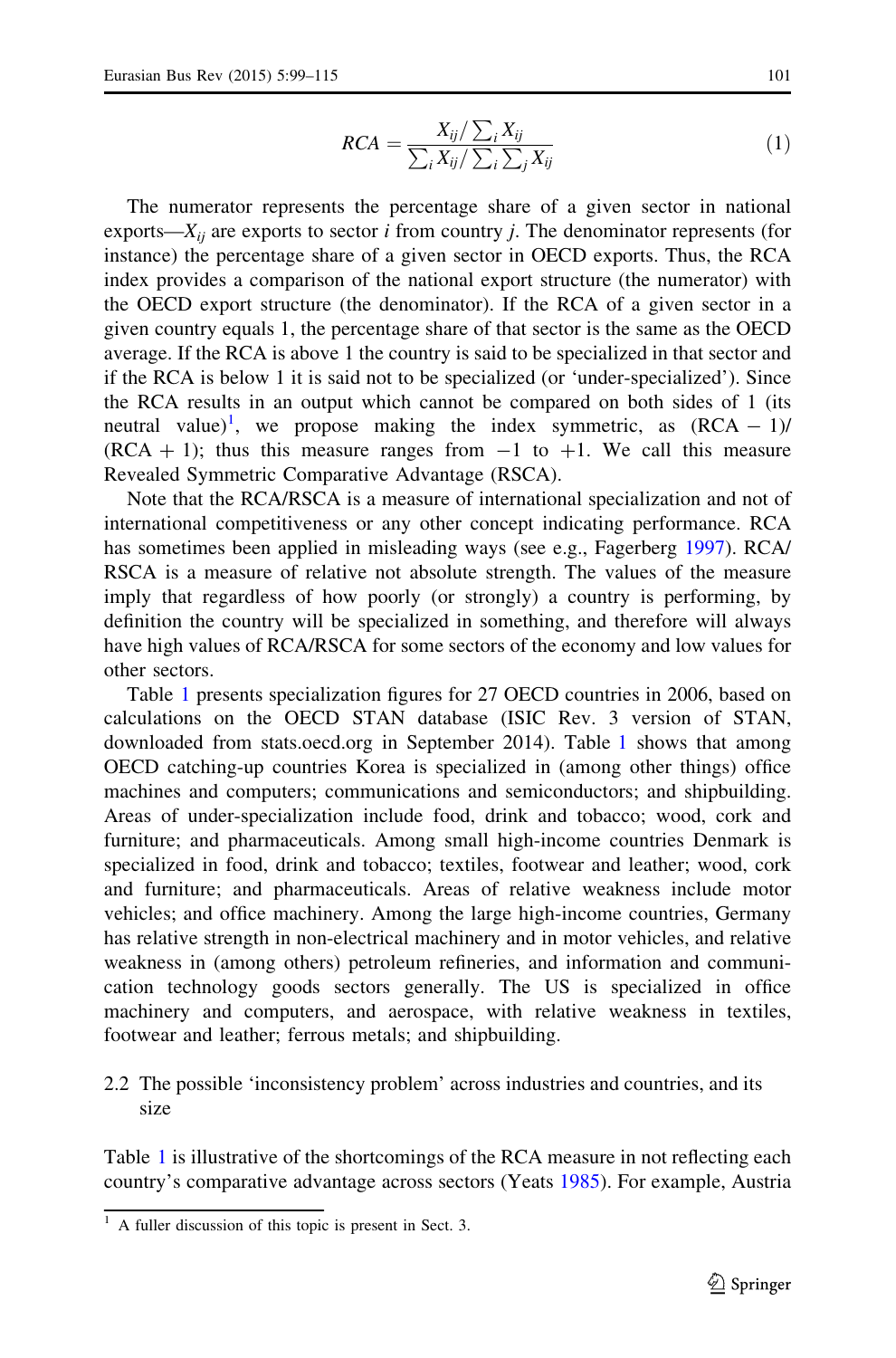<span id="page-3-0"></span>

| Table 1 Export specialization |            |                           |         |         |                 | figures (RSCAs), for 2006 for 27 OECD Countries and the 22 | <b>STAN</b>    | sectors                                |               |         |         |              |         |                 |
|-------------------------------|------------|---------------------------|---------|---------|-----------------|------------------------------------------------------------|----------------|----------------------------------------|---------------|---------|---------|--------------|---------|-----------------|
|                               | <b>AUS</b> | AUT                       | BEL     | CAN     | Ë               | <b>DNK</b>                                                 | E              | FRA                                    | DEU           | GRC     | HUN     | $\mathbb{E}$ | 리       | IТА             |
| Food, drink and tobacco       | 58.6       |                           | 13.8    | $\Xi$   | 30.4            | 54.7                                                       | 52.8           | 23.0                                   | $-15.1$       | 46.8    | $-12.7$ | 80.6         | 27.5    | ತ               |
| Textiles, footw. and leather  | $-33.7$    | $\frac{8}{8}$             | 18.5    | $-46.0$ | $\overline{5}$  | 27.4                                                       | $-53.7$        | 10.6                                   |               | 55.1    | $-6.2$  | $-78.4$      | 72.8    | 55.             |
| Wood, cork and furniture      | 24.7       | 57.5                      | $-4.8$  | 69.4    | 17.9            | 14.2                                                       | 64.7           | $-20.6$                                | $-12.5$       | $-36.8$ | $-11.8$ | $-94.5$      | $-40.9$ | $-33.9$         |
| Paper and printing            | $-32.2$    | 28.6                      | $-12.$  | 42.0    | $\frac{1}{4}$   | $-16.3$                                                    | 70.3           | $-7.0$                                 |               | $-27.0$ | $-33.6$ | $-91.2$      | $-7.5$  | $-15.5$         |
| Industrial chemicals          | $-45.9$    | .24.3                     | 31.0    | $-15.8$ | $-36.6$         | $-29.5$                                                    | $-30.1$        | 63                                     | $-3.4$        | $-16.4$ | $-29.5$ | $-92.5$      | 48.3    | $-25.$          |
| Pharmaceuticals               | $-3$       | $-3.3$                    | 44.5    | $-47.2$ | $-65.3$         | 29.1                                                       | $-52.9$        | 10.5                                   | $-2.7$        | 16.4    | $-24.7$ | $-29.7$      | 60.5    |                 |
| Petroleum refineries (oil)    | 18.5       | $-60.7$                   | 19.5    | 20.0    |                 |                                                            | 15.8           |                                        | $-26.0$       | 60.9    | $-28.4$ | $-19.6$      | $-74.3$ | $-2.3$          |
| Rubber and plastics           | $-45.9$    | 8.2                       | 0.4     | 63      | $-57.6$<br>24.4 | $-0.9$<br>6.5<br>17.6<br>17.6                              | $-18.7$        | $-3.1$<br>2.9<br>2.1<br>7.1<br>$-22.8$ |               | 6.5     | 4.6     | $-84.0$      | $-55.8$ | $\frac{17}{11}$ |
| Stone, clay and glass         | $-48.4$    | 19.9                      | 5.9     | $-18.9$ | 40.4            |                                                            | $-5.9$<br>39.2 |                                        | $8.8$<br>-1.9 | 30.0    | $-3.6$  | $-84.6$      | $-52.9$ | 37.8            |
| Ferrous metals                | $-44.9$    | 24.3                      | 27.0    | $-22.1$ | 16.5            |                                                            |                |                                        |               | 15.3    | $-37.0$ | $-13.9$      | $-93.9$ | 18.2            |
| Non-ferrous metals            | 82.9       | $\widetilde{\mathcal{C}}$ | $-7.0$  | 47.4    | $-52.1$         | $-64.7$<br>12.1<br>15.0<br>5.0<br>-37.6<br>15.9            |                |                                        | $-9.6$        | 48.5    | $-37.1$ | 77.0         | $-69.3$ | $-23.9$         |
| Fabricated metal products     | $-37.6$    | 29.4                      | $-15.9$ | $-6.4$  | 40.4            |                                                            | $-9.1$         | $-5.5$                                 | 12.5          | 6.8     | $-5.8$  | $-90.7$      | $-59.8$ | 26.6<br>28.1    |
| Non-electrical machinery      | $-44.2$    | $\overline{2}$            | $-28.2$ | $-23.8$ |                 |                                                            | $\ddot{1}$     | $-11.4$                                | 13.6          | $-44.3$ | $-6.3$  | $-63.5$      | $-65.9$ |                 |
| Office mach. and computers    | $-45.1$    | $-51.9$                   | $-41.2$ | $-46.8$ | $4.6$<br>36.8   |                                                            | $-55.1$        | $-35.2$                                | $-12.4$       | $-71.6$ | 27.2    | $-96.1$      | 63.8    | $-75.2$         |
| Electrical machinery          | $-48.7$    | 11.3                      | $-33.6$ | $-35.2$ | 27.6            |                                                            | 2.0            | $-3.5$                                 | 63            | $-9.8$  | 27.6    | $-96.1$      | $-49.2$ | $-8.3$          |
| Communic.eq. and semicon.     | $-67.3$    | $-22.6$                   | $-56.3$ | $-32.9$ | $-11.9$         |                                                            | 37.1           | $-18.2$                                | $-24.4$       | $-48.7$ | 43.0    | $-97.7$      | $-10.9$ | $-53.8$         |
| Shipbuilding                  | $-47.7$    | $-90.1$                   | $-92.1$ | $-62.4$ | $-96.0$         | $\frac{12.0}{23.2}$                                        | 36.9           | $-31.2$                                | $-47.9$       | $-49.2$ | $-97.4$ | $-22.8$      | $-96.7$ | $-0.9$          |
| Other transport               | $-43.$     | 45.3                      | $-15.8$ | $-29.6$ | 20.4            |                                                            | $-71.7$        | $-8.4$                                 | $\ddot{q}$    | $-77$ . | $-25.2$ | $-99.6$      | $-91.7$ | 21.5            |
| Motor vehicles                | $-44.9$    |                           | $-5.3$  | 24.4    | 12.8            | $-64.6$                                                    | $-46.2$        |                                        | 15.0          | $-79.0$ | 15.8    | $-92.9$      | $-96.0$ | $-27.3$         |
| Aerospace                     | $-51.4$    | $-58.4$                   | 81.7    | 12.0    | $-72.2$         | .100.0                                                     | $-91.$         | 40.9                                   |               | $-48.3$ | $-98.2$ | 34.5         | $-74.7$ | $-53.0$         |
| Instruments                   | $-20.3$    | $-31.7$                   | $-43.6$ | $-44.1$ | $-48.0$         | $\overline{c}$                                             | $-25.8$        | $-11.9$                                | $rac{6}{1}$   | $-63.4$ | $-23.$  | $-25.4$      | 18.6    | $-27.8$         |
| Other manufacturing           | $-16.3$    | 10.8                      | 14.5    | 4.6     | 19.4            | 34.3                                                       | -57.5          | $-13.8$                                | $-13.7$       | $-39.2$ | $-16.7$ | $-85.7$      | $-59.1$ | 34.6            |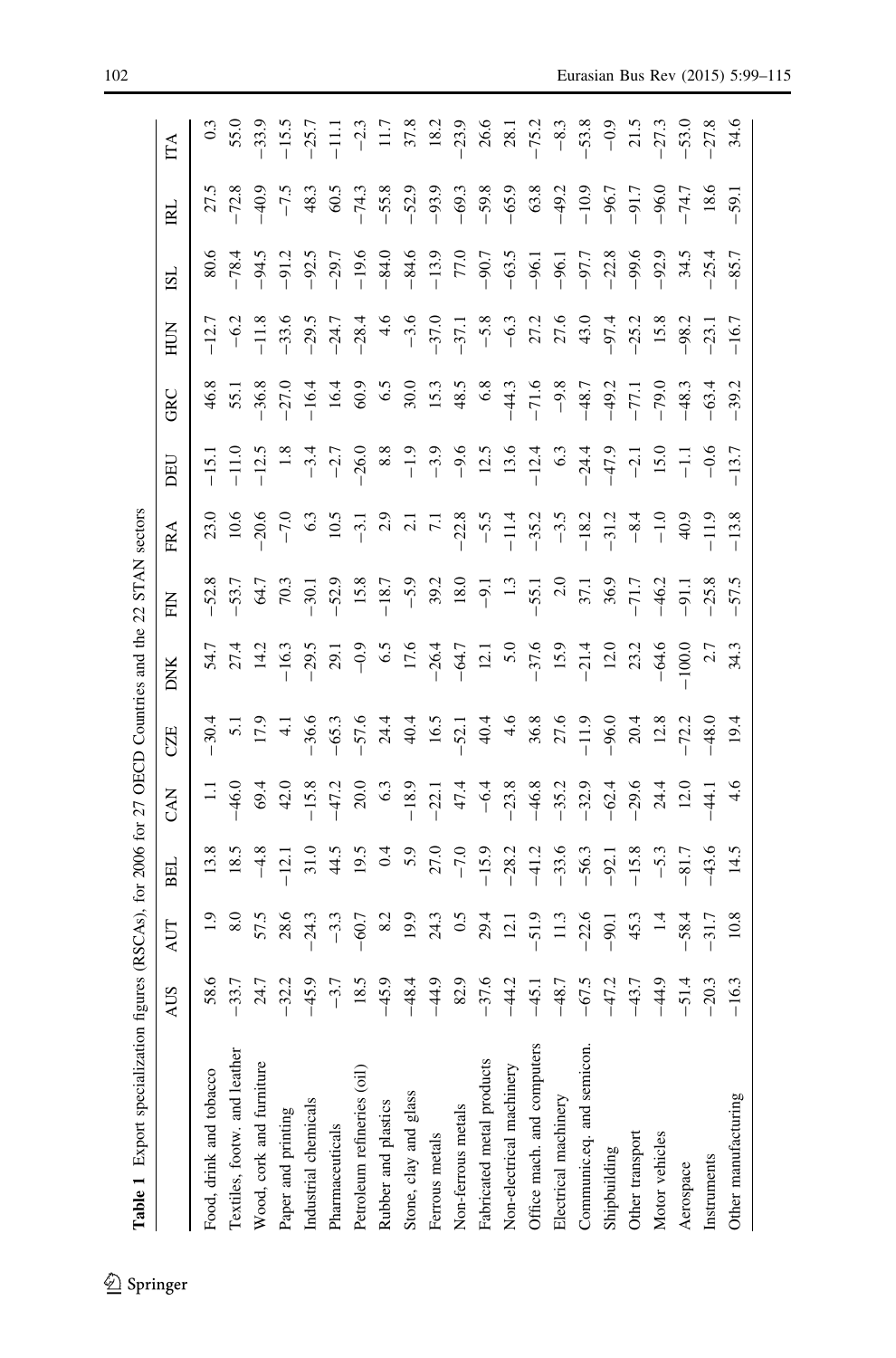|                               | KH      | KOR                            | MEX                      | Ê             | ķ           | <b>NOR</b>        | g                 | PRT            | ESP            | SWE     | E             | <b>GBR</b>     | USA            |
|-------------------------------|---------|--------------------------------|--------------------------|---------------|-------------|-------------------|-------------------|----------------|----------------|---------|---------------|----------------|----------------|
| Food, drink and tobacco       | $-84.6$ | $-74.2$                        |                          | 36.8          |             | $\overline{20}$ . |                   | 15.7           |                |         | $-31$         |                |                |
| Textiles, footw. and leather  | $-55.4$ | $\ddot{\circ}$                 |                          | $-10.3$       | 15.6        |                   | $\frac{6}{9}$     | 62.8           |                | $-34.7$ | $-19.9$       | $-6.8$         | $-29.9$        |
| Wood, cork and furniture      | .66-    | $-96.4$                        | 59.9                     |               | 70.2        |                   | 46.9              |                | $-8.8$         | 56.5    | $-37.8$       | $-63.3$        | $-26.$         |
| Paper and printing            | $-64.9$ | $-56.5$                        | -17.7                    |               | 14.6        | 17.4              | 5.8               | 14.7           |                | 53.6    | $-13.5$       |                |                |
| Industrial chemicals          | $-3.6$  | $\overline{q}$                 | $-45.2$                  | 19.8          |             |                   | $-26.2$           | $-24.4$        | $-7.$          | $-33.8$ | $\frac{8}{4}$ | 5.8            | $\frac{5}{3}$  |
| Pharmaceuticals               | $-72.4$ | $-87.8$                        | $-74.5$                  | $-3.2$        | $-69.2$     | $-34.0$           | $-70.3$           | $-60.7$        | $-6.9$         | 16.8    | 68.0          | 25.9           | $-15.4$        |
| Petroleum refineries (oil)    | $-61.7$ | 26.4                           | $-35.8$                  | 47.9          | $-86.0$     | 67.2              | $-16.4$           | 16.3           | 11.8           | 22.6    | $-80.1$       | 15.3           | $\frac{1}{1}$  |
| Rubber and plastics           |         | $-16.5$                        | $-18.5$                  | $-13.7$       | $-25.5$     | $-53.3$           | 25.6              | 16.9           | 9.8            | $-10.1$ | $-11.9$       | $-6.6$         | $rac{3}{4}$    |
| Stone, clay and glass         | $-5.6$  | $-48.0$                        | $\frac{3.0}{5}$          | $-34.2$       | $-70.9$     | $-33.0$           | 30.2              | 51.5           | 39.7           | $-23.2$ | $-32.2$       | $-10.8$        | $-19.4$        |
| Ferrous metals                | 17.9    | 17.7                           | .25.3                    | $-5.2$        | $-38.1$     | $-8.9$            | $-5.8$            | $-11.6$        | $\frac{1}{11}$ | 25.8    | $-48.8$       | $-10.3$        | $-42.7$        |
| Non-ferrous metals            | $-17.4$ | $-13.4$                        | $-19.7$                  | $\frac{1}{4}$ | 27.7        | 70.2              | 15.7              | $-34.6$        | $-8.6$         | $-11.5$ | $-2.4$        | $-8.8$<br>-5.9 | $-6.2$         |
| Fabricated metal products     | $-29.1$ | $-16.5$                        | $\overline{\phantom{0}}$ | $-18.9$       | $-25.6$     |                   | 37.2              | 18.8           | $\mathcal{C}$  | 6.8     | 52            |                | $-13.2$        |
| Non-electrical machinery      | 13.5    | $-21.$                         | $-17.8$                  | $-27.9$       | $-35.2$     | $-12$             | $-13.6$           | $-29.7$        | $-26.9$        | 5.9     | 13.5          | $-6.3$         | $\frac{5}{2}$  |
| Office mach. and computers    | 22      | 18.8                           | 22.6                     | 53.2          | $-65.8$     | $-61.$            | $-83.6$           | $-33.8$        | $-69.3$        | $-42.6$ | $-75.7$       | $\ddot{3}$     | 16.4           |
| Electrical machinery          | 10.6    | $-2.4$                         | 43.4                     | $-30.5$       | $-36.$      | $-30.2$           | 14.8              | $-6.5$         | $-7.0$         | $-10.5$ | $-0.4$        | $-7.9$         | $\overline{c}$ |
| Communic.eq. and semicon.     | 28.3    | 46.7                           | 39.2                     | $-4.7$        | $-74.$      | $-50.3$           | $-20.4$           | $\overline{5}$ | $-42.9$        | 12.3    | $-64.8$       | $-11.4$        | 12.3           |
| Shipbuilding                  | 39.8    | 74.0                           | $-83.3$                  | 45.6          | $rac{4}{5}$ | 60.3              | $\overline{51}$ . | $-63.8$        | 44.2           | $-54.0$ | $-97.6$       | $-48.$         | $-54.8$        |
| Other transport               | 43.3    | $-65.5$                        | $-14.4$                  | $-29.$        |             | $-58.6$           | $-5$ .            | $-9.3$         | 16.3           | $-22.8$ | $-17.6$       | $-40.7$        | $-7.9$         |
| Motor vehicles                | 23.2    | $\frac{1}{4}$                  | 18.8                     | 54.2          | 89.8        | $-72.8$           | 10.9              | $-2.9$         | 23.6           | 0.6     | $-83.4$       | $-10.0$        | $-14.9$        |
| Aerospace                     | $-69.5$ | $-84.5$                        | $-74.6$                  | $-62.3$       | $-16.$      |                   | $-76.2$           | $-85.6$        | $-30.8$        | $-57.3$ |               | 38.9           | 46.8           |
| Instruments                   | 13.5    | 11.2                           | $-1.4$                   | 12.0          | $-48.$      | 27.2              | $-66.5$           | $-66.1$        |                | $-18.6$ | 53.5          | 2.7            | 19.4           |
| Other manufacturing           | 36.9    | $-54.0$                        | 14.5                     | 32.9          | $-42.3$     | 21.5              | 45.2              | 6.4            | $-15.6$        | $-8.6$  | 32.0          |                |                |
| Calculations based on OECD27. |         | RSCA figures multiplied by 100 |                          |               |             |                   |                   |                |                |         |               |                |                |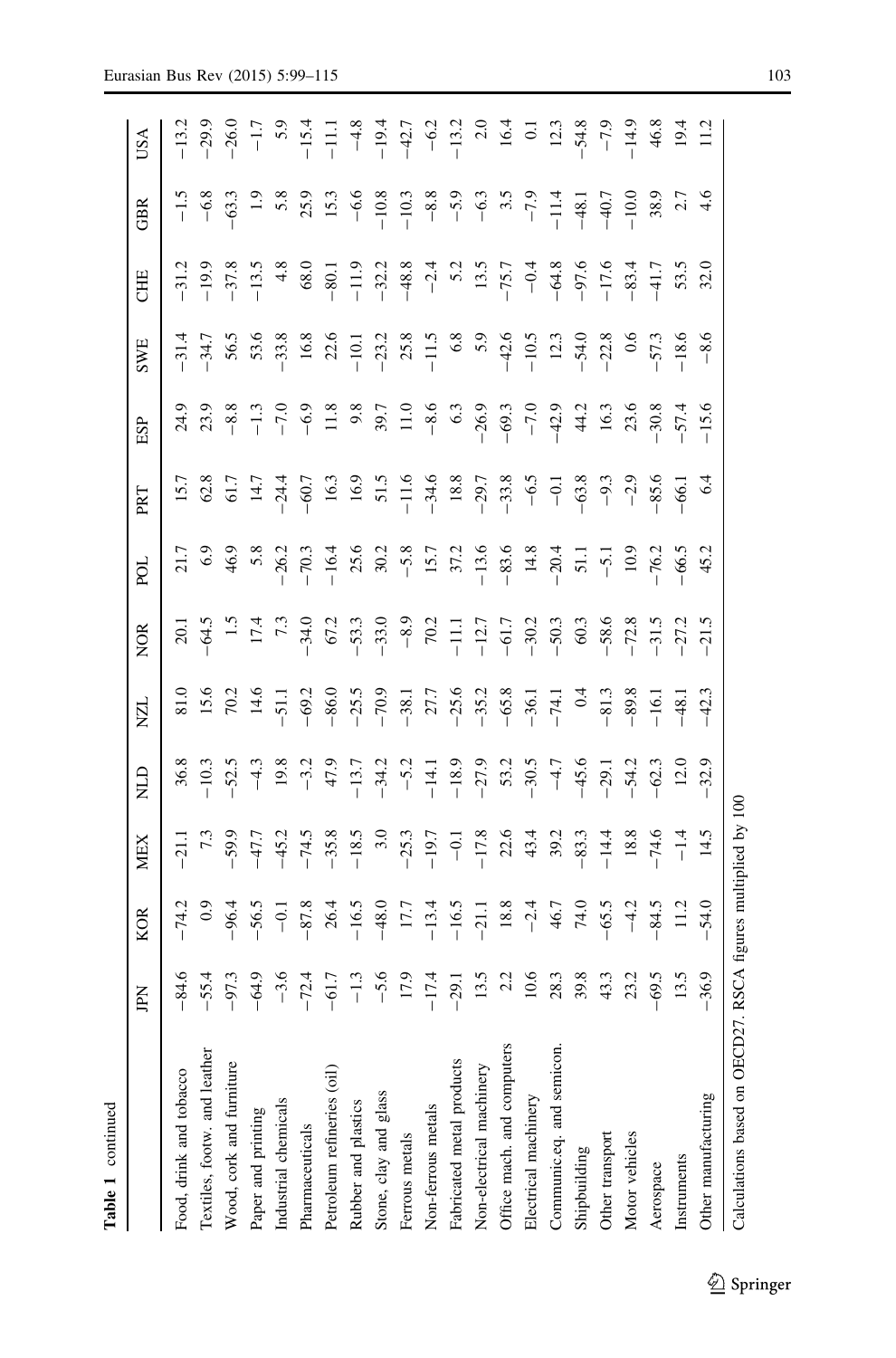<span id="page-5-0"></span>is shown to be specialized in 'wood, cork and furniture' which sector is ranked first among Austria's exports, but among the 27 OECD countries, it is ranked sixth for this sector. Thus, the strength of Austria's comparative advantage in this sector is unclear when using the RCA as the empirical measure. To demonstrate the severity of this problem, Yeats [\(1985](#page-16-0)) constructed a correlation between the ranks across sectors and the ranks across 47 countries, based on 1976–1978 aggregate trade data. His criticism of this index was based on his finding of only 60 % of cases with significant correlation coefficients  $(5\%)$  between the two. In order to test Yeats's results we conducted a similar analysis of observations for every year between 1987 and 2006, for 22 sectors and 22 of the 27 OECD countries in Table 1 (ranked within each year). $<sup>2</sup>$ </sup>

While it is true that large country size differences can be the cause of such problems, when in applying the RCA across countries, it seems likely that Yeats's results overestimated the 'inconsistency problem' (at least when more developed countries are compared); we found less than 1 % insignificant rank correlations (1 % level) for the 22 countries for the 20 years (440 correlations) in our dataset (across the 22 sectors in each case). None of the rank correlations were insignificant at the 5 % level. The average of the Spearman correlations across the 440 correlations was 0.84. For the pooled data (9,680 observations), we found a (highly significant) rank correlation coefficient of 0.78.

### 3 Symmetric RCA

3.1 Why the asymmetry of the RCA is a problem

In Sect. [2](#page-1-0) the RCA index was made symmetric, although the rationale for following this procedure was not explained in detail. In this section, we argue that the index should always be made symmetric for econometric analysis applications, $3$  because the 'pure' RCA is not comparable on both sides of unity: the index ranges from zero to 1 if a country is categorized as not specialized in a given sector, and ranges from 1 to infinity if a country is specialized. This implies that using the non-adjusted RCA in regression analysis (or other statistical analysis) gives much more weight to values above 1 compared to observations below 1.

The problem can be illustrated by an example (see Table [2](#page-6-0)). For instance, if a country increases its RCA value from 0.5 to 1, between two periods, specialization in this sector has increased by a factor of 2. Similarly, if the RCA value increases from 1 to 2, specialization has increased by a factor of 2. However, the respective absolute differences are 0.5 and 1. Table [2](#page-6-0) presents the problem in the context of

 $2$  In the remainder of the paper we work with 22 countries since we do not have complete data for the Czech Republic, Hungary, Korea, Mexico and Poland for the entire time-period.

<sup>&</sup>lt;sup>3</sup> Another and very similar measure to the RSCA has been applied by Hariolf Grupp in various publications (see e.g., Grupp [1994,](#page-15-0) [1998\)](#page-15-0) in the context of technological specialization. RPA or Revealed Patent Advantage can be defined as:

 $RPA_{ij} = (RTA^{2} - 1)/(RTA^{2} + 1) \times 100$ , where RTA is Revealed Technological Advantage, calculated similar to RCA (see Eq. [1\)](#page-1-0) but based on US patent data.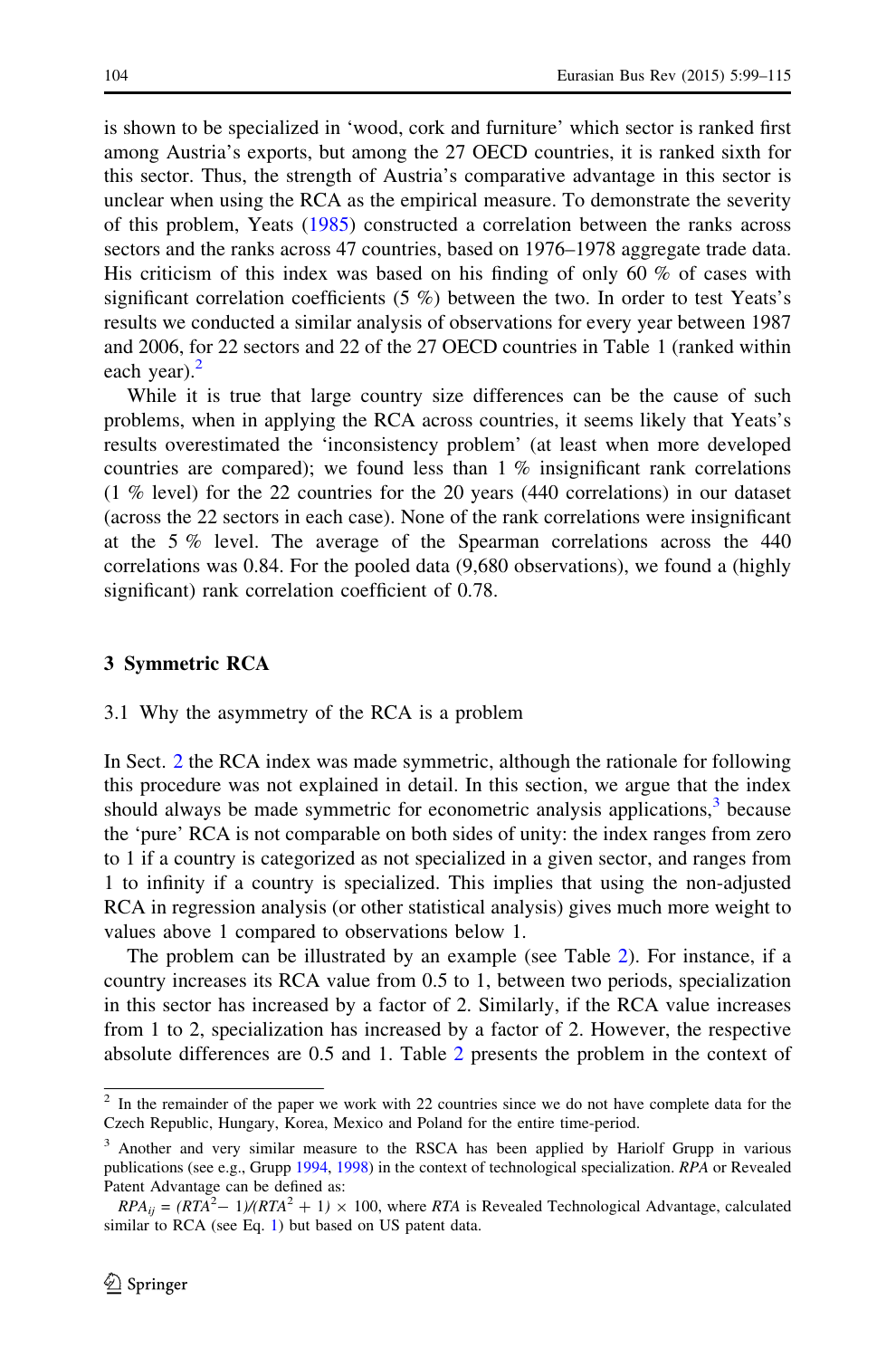|                        | $RCA_{t-1}$       | RCA | $RSCA_{t-1}$ | $RSCA_t$ | Specialization/de-spec. |
|------------------------|-------------------|-----|--------------|----------|-------------------------|
| Automobiles            | 8                 | 4   | 7/9          | 0.6      |                         |
| Aeroplanes             | 1/4               | 1/8 | $-0.6$       | $-7/9$   | S                       |
| Computers              |                   | 2   | $\Omega$     | 1/3      | S                       |
| Chemicals              | 1/2               |     | 1/3          | 0        |                         |
| Result for all sectors | De-specialization |     | Neutral      |          |                         |

<span id="page-6-0"></span>Table 2 An example of the effect of RCA vs. RSCA

increased or decreased level of specialization, between two periods  $(t - 1)$  and t). In the example, specialization has gone up or down by exactly the same percentages, on both sides of unity. However, since the changes in RCA above 1 are numerically much larger than the values below 1, the conclusion based on the (unadjusted) Balassa indices is that the country has de-specialized when in reality it has remained neutral. Another way of expressing the problem in the context of regression analysis, is that one of the disadvantages of the Balassa measure is the inherent risk of lack of normality in its distribution because it takes values between zero and infinity with a (weighted) average of 1.0. A skewed distribution is likely to violate the assumption of normality of the error term in regression analysis and to produce unreliable t-statistics.

# 3.2 Empirical illustration of the problem: are specialization patterns stable over time?

Vollrath ([1991\)](#page-16-0) suggests the logarithm of RCA as the solution to the asymmetry problem of the RCA index. While this approach is helpful, the adjusted index is not defined in the case of a country with zero exports in a sector. As previously suggested, we recommend using a symmetric version of the RCA, obtained as  $(RCA - 1)/(RCA + 1)$ , which we call RSCA. This index has similar properties to the logarithm solution but can be defined in the case of zero exports from a sector.

In this section, we illustrate the asymmetry problem empirically by comparing the results from applying RCA and RSCA. We discuss and analyze the problem in the context of whether countries tend to decrease or increase the level of specialization, and from the perspective of accessing the degree to which trade specialization patterns are stable over time (or not). As hinted in the introduction, although we use these contexts to illustrate the biases involved, the asymmetry problem is equally important for all econometric analysis contexts that apply RCA (or some version of it).

Regarding the degree to which trade specialization patterns are stable over time, evolutionary economics assumes that technology is an important determinant of international specialization (see also, Dalum et al. [1998](#page-15-0)). Provided that technologies are relatively stable across time and space, the strong link between technological and trade specialization will lead to trade specialization patterns that are stable over time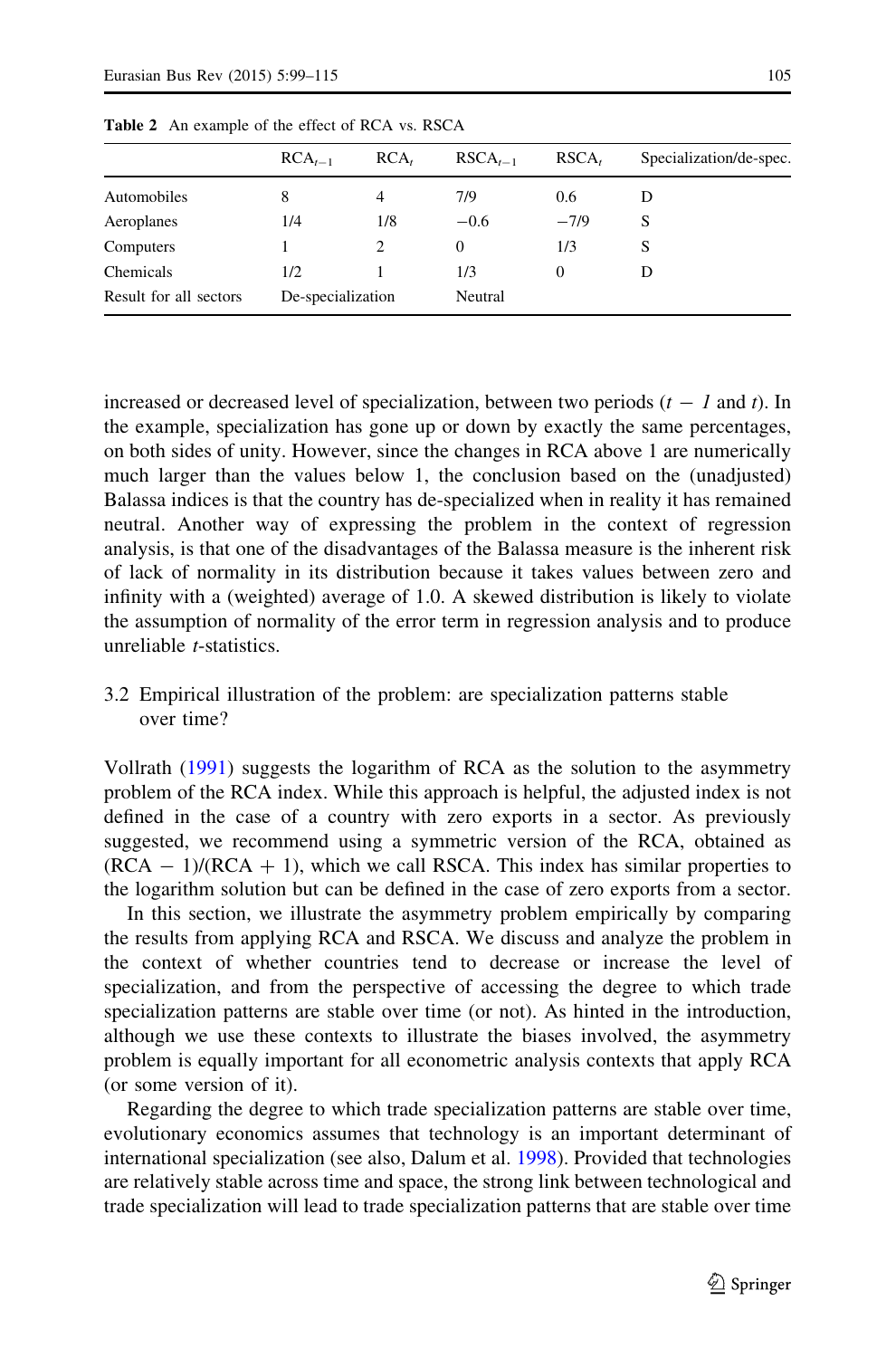<span id="page-7-0"></span>(Dosi et al. [1990\)](#page-15-0). Important aspects of technology are mainly specific and tacit in nature, since to a large extent, the technology is embodied in persons and institutions as well as being cumulative over time (Dosi et al. [1990;](#page-15-0) Dosi and Nelson [2013](#page-15-0)). Given this set of assumptions, firms produce things that are technically different from things that other firms produce, on the basis of in-house technology but with contributions from other firms and from public institutions and public knowledge (Dosi et al. [1990\)](#page-15-0). Accordingly, firms are unlikely to improve their technology by conducting a survey of the complete stock of knowledge before making their technical choices. Rather, given the differentiated nature of technology, firms will try to improve and diversify their technology by searching in zones that enable them to build on their existing technology base. Thus, technological and organizational change is a cumulative process which works to constrain the possibilities for what firms can do on the basis of what they have done in the past (i.e., path dependency). In this perception of technology, its development over time ceases to be random and is constrained by the set of existing activities (Dosi et al. [1990](#page-15-0): 8). Thus, if trade specialization is related closely to technological specialization at country level (Soete [1981,](#page-16-0) [1987](#page-16-0); Laursen [2000b\)](#page-15-0) specialization patterns can be expected to remain stable at the national level over very long time periods.

Krugman [\(1987](#page-15-0)) adopts a different theoretical perspective and proposes a model that predicts a stable pattern of country specialization based on the presence of economies of scale. In this model, the productivity of a country's sectors based on available resources depends on accumulated experience ('learning-by-doing') which creates economies of scale at the industry level. Thus, in this model, once a pattern of specialization is established (perhaps by chance), it remains unchanged; changes in relative productivity act to further lock in this specialization pattern. In sum, regardless of the approach, theory suggests a strong degree of persistence of international trade specialization patterns over time.

The methodology used to examine the stability of trade patterns is briefly outlined here; for further details the reader can consult Dalum et al. [\(1998](#page-15-0)) (or Cantwell [1989\)](#page-15-0). Stability (and specialization trends) is tested using the following regression equation (country by country):

$$
RSCA_{ij}^{t_2} = \alpha_i + \beta_i RSCA_{ij}^{t_1} + \epsilon_{ij}
$$
 (2)

The superscripts  $t_1$  and  $t_2$  refer to the initial and final years, respectively. The dependent variable, RSCA at time  $t_2$  for sector i, is tested against the independent variable which is the value of the RSCA in the previous year  $t_1$ ,  $\alpha$  and  $\beta$  are standard linear regression parameters and  $\varepsilon$  is a residual term. Basically, the size of  $\beta^*$  measures the stability of a country's specialization pattern between the two periods. A low  $\beta^*$ indicates a high degree of turbulence but if  $\beta^*$  is not significantly different from 1 then the pattern has remained unchanged,  $\beta^* / R^*$  ( $R^*$  is the regression correlation coefficient) measures whether the level of specialization has gone up or down between the two periods (an increase or a fall in the spread of specialization). If  $\beta^* / R^* > 1$ , specialization has increased; if  $\beta^* / R^*$  < 1 then specialization has decreased.

If the non-adjusted RCA is used to estimate Eq. 2, the estimates might be biased (an example of an application of a non-adjusted RCA includes Crafts and Thomas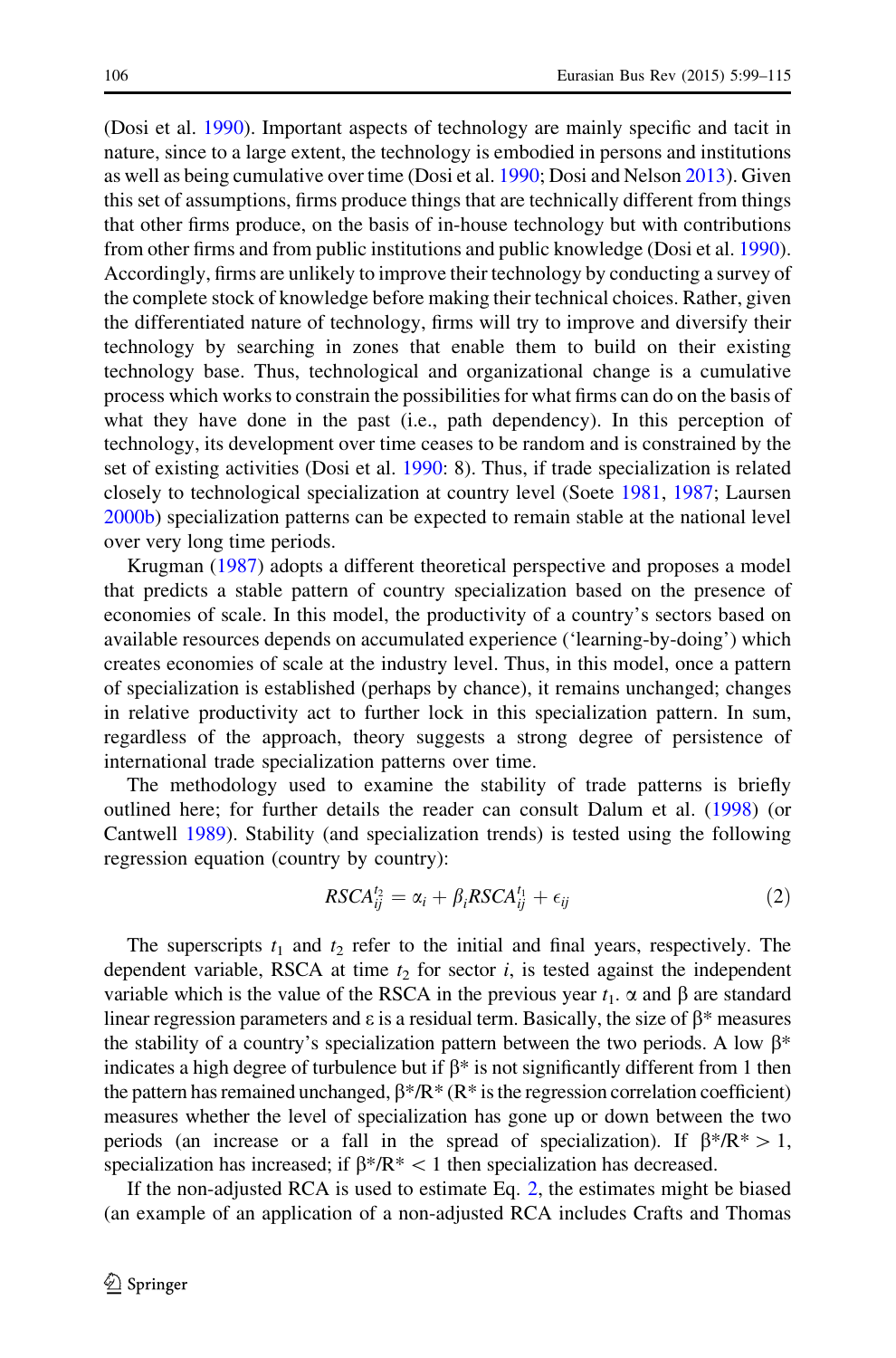[1986\)](#page-15-0). Table 3 presents the results of the estimations based on Eq. [2](#page-7-0) using the original Balassa figures, and using the RSCA. The results show that (at least in this case) the reduction in specialization between 1987 and 2006 is slightly higher using the unadjusted RCA compared to the RSCA  $(\beta^* / R^*$  of 0.89 and 0.94, respectively). Table 3 also presents the results for the Jarque–Bera test for normality of the error terms. The hypothesis of normality of the error terms can be rejected for 12 out of 22 regressions (10 % level) when using the adjusted RCA, and for 17 out 22 regressions when the standard Balassa figures are applied. We noted earlier that the index should be adjusted for theoretical reasons; the present analysis suggests that not only does the adjustment matter for the empirical results but after adjustment, the problems related to lack of normality of the error terms in the regression analysis are less severe.

|                      | <b>RCA</b>          |        |               |                                  | <b>RSCA</b>         |        |               |                                  |
|----------------------|---------------------|--------|---------------|----------------------------------|---------------------|--------|---------------|----------------------------------|
|                      | $\beta^*$           | S.E.   | $\beta^*/R^*$ | Jarque-Bera<br>test ( $p$ value) | β*                  | S.E.   | $\beta^*/R^*$ | Jarque-Bera<br>test ( $p$ value) |
| Australia            | $0.71^{a,b}$        | (0.02) | 0.72          | 0.04                             | $0.73^{a,b}$        | (0.07) | 0.79          | 0.24                             |
| Austria              | $0.75^{a,b}$        | (0.12) | 0.92          | 0.00                             | $0.75^{a,b}$        | (0.09) | 0.85          | 0.01                             |
| Belgium              | 0.80 <sup>a</sup>   | (0.15) | 1.05          | 0.00                             | $0.87$ <sup>a</sup> | (0.11) | 1.00          | 0.02                             |
| Canada               | $0.82^{a,b}$        | (0.05) | 0.85          | 0.58                             | $0.77^{a,b}$        | (0.08) | 0.84          | 0.07                             |
| Denmark              | $0.73^{a,b}$        | (0.08) | 0.81          | 0.11                             | 0.90 <sup>a</sup>   | (0.08) | 0.97          | 0.19                             |
| Finland              | $0.67^{a,b}$        | (0.07) | 0.74          | 0.01                             | $0.89^{a}$          | (0.16) | 1.14          | 0.02                             |
| France               | $0.72^{\rm a}$      | (0.21) | 1.17          | 0.00                             | $0.67^{a,b}$        | (0.16) | 0.98          | 0.04                             |
| Germany              | $0.64^{a,b}$        | (0.09) | 0.75          | 0.11                             | $0.55^{a,b}$        | (0.08) | 0.66          | 0.09                             |
| Greece               | $0.60^{a,b}$        | (0.08) | 0.71          | 0.00                             | $0.76^{a,b}$        | (0.06) | 0.81          | 0.83                             |
| Iceland              | 0.91 <sup>a</sup>   | (0.08) | 0.98          | 0.00                             | $0.85^{\rm a}$      | (0.14) | 1.05          | 0.15                             |
| Ireland              | 0.90 <sup>a</sup>   | (0.16) | 1.14          | 0.05                             | $0.94^{\rm a}$      | (0.15) | 1.15          | 0.38                             |
| Italy                | $0.92^{\rm a}$      | (0.09) | 1.00          | 0.02                             | $0.84^{\rm a}$      | (0.15) | 1.08          | 0.03                             |
| Japan                | $0.87$ <sup>a</sup> | (0.10) | 0.98          | 0.00                             | $0.93^{\rm a}$      | (0.07) | 0.99          | 0.58                             |
| Netherlands          | $0.65^{a,b}$        | (0.16) | 0.98          | 0.00                             | $0.84^{\rm a}$      | (0.16) | 1.09          | 0.00                             |
| New Zealand          | $1.18^{a,b}$        | (0.09) | 1.25          | 0.04                             | $0.77^{a,b}$        | (0.11) | 0.91          | 0.05                             |
| Norway               | $0.51^{a,b}$        | (0.08) | 0.61          | 0.00                             | 0.91 <sup>a</sup>   | (0.08) | 0.98          | 0.88                             |
| Portugal             | $0.63^{a,b}$        | (0.06) | 0.68          | 0.05                             | $0.74^{a,b}$        | (0.11) | 0.90          | 0.20                             |
| Spain                | 0.61 <sup>a</sup>   | (0.24) | 1.24          | 0.00                             | $0.71^{a,b}$        | (0.15) | 0.99          | 0.05                             |
| Sweden               | $0.78^{a,b}$        | (0.06) | 0.82          | 0.07                             | 0.89 <sup>a</sup>   | (0.11) | 1.02          | 0.08                             |
| Switzerland          | $0.93^{a,b}$        | (0.04) | 0.94          | 0.49                             | $0.92^{a,b}$        | (0.04) | 0.94          | 0.15                             |
| United Kingdom       | 0.22 <sup>b</sup>   | (0.13) | 0.64          | 0.09                             | $0.49^{a,b}$        | (0.14) | 0.81          | 0.00                             |
| <b>United States</b> | $0.57^{a,b}$        | (0.06) | 0.63          | 0.79                             | $0.64^{a,b}$        | (0.08) | 0.74          | 0.19                             |
| Mean                 | 0.77                |        | 0.89          |                                  | 0.79                |        | 0.94          |                                  |

Table 3 Differences between increased or decreased specialization, using RCA and RSCA respectively, 1987–2006 ( $n = 22$  sectors)

Calculations based on OECD22

 $a$  Denotes significantly different from zero at the 10 % level

 $<sup>b</sup>$  Denotes significantly different from unity at the 10 % level</sup>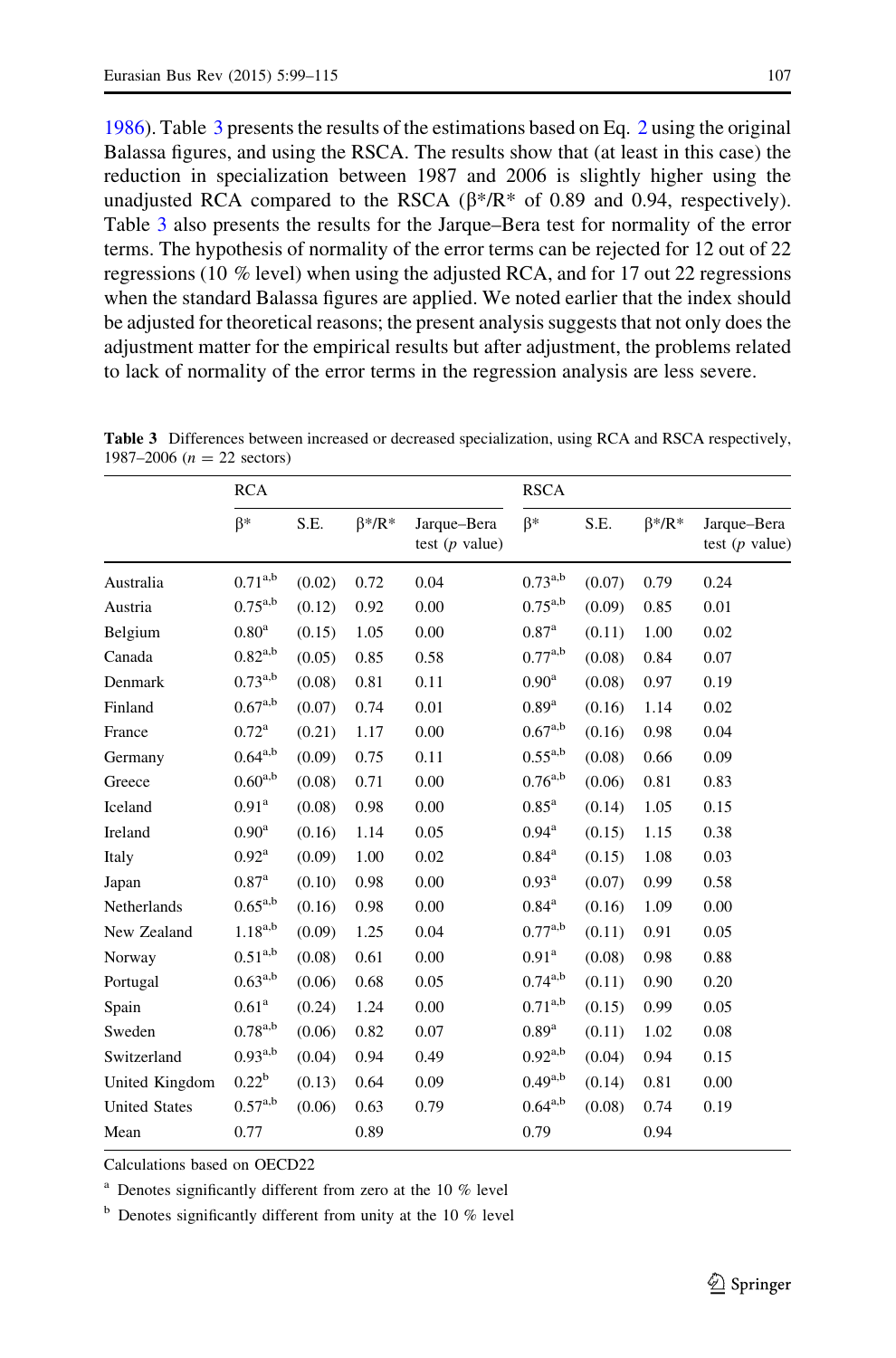## <span id="page-9-0"></span>4 RCA and the alternatives

Although widely used, RCA is not the only measure of international trade specialization. Other measures include the Michaely index, Contribution to the Trade Balance, the Chi Square measure and Bowen's [\(1983](#page-14-0)) Net Trade Index (NTI). The NTI has been criticized on a number of counts including the underlying assumption of identical and homothetic preferences across countries (see Ballance et al. [1985\)](#page-14-0); for this reason we do consider this measure further. However, we define the remaining alternative measures and compare each individual measure to the RSCA. The Michaely index can be defined as:

$$
MI_{ij} = \frac{X_{ij}}{\sum_{i} X_{ij}} - \frac{M_{ij}}{\sum_{i} M_{ij}} \times 100,
$$
\n(3)

where  $X_{ii}$  are sector i's exports by country j, and  $M_{ii}$  are sector i's imports by country j. The first part of the formula (before the minus sign) represents the percentage share of a given sector in national exports, the second part represents the percentage share of a given sector in national imports. The measure ranges between  $[-100; 100]$ , with a neutral value of zero. If the value of the index is positive then the country is specialized in some sector, while a negative value indicates underspecialization. This indicator was developed by Michael Michaely [\(1962](#page-16-0)/67), as a national 'index of dissimilarity'. In the original contribution, Michaely sums the sectors of each country so that the higher the value of the index, the less similar is the commodity (sectoral) composition of the country's exports and imports. The index takes the value zero in the case of perfect 'similarity'. Since Michaely's original contribution, several studies of international trade (e.g. Kol and Mennes [1985;](#page-15-0) Webster and Gilroy [1995\)](#page-16-0), have applied this index to measure trade specialization at the sector level.

A very similar measure—the Contribution to the Trade Balance (CTB)—was proposed by CEPII ([1983\)](#page-15-0), and can be defined as:

$$
CTB_{ij} = \frac{X_{ij} - M_{ij}}{\left(\sum_{i} X_{ij} + \sum_{i} M_{ij}\right)/2} \times 100 - \frac{\sum_{i} X_{ij} + \sum_{i} M_{ij}}{\left(\sum_{i} X_{ij} + \sum_{i} M_{ij}\right)/2} \times \frac{X_{ij} + M_{ij}}{\sum_{i} X_{ij} + \sum_{i} M_{ij}}
$$
\n
$$
\times 100,
$$
\n(4)

The letters and subscripts denote the same as in Eq. 3. The measure ranges between  $[-400; 400]$ . Values of the *CTB* index greater than zero (less than zero) identify those sectors making a higher (lower) contribution than their percentage share in the country's total trade. This measure is applied in Amendola et al. ([1992\)](#page-14-0), Amable ([2000\)](#page-14-0), and Guerrieri ([1997\)](#page-15-0). In the present paper, because of the similarity between the CTB and Michaely measures, including their pros and cons, we compare the Michaely and the RSCA indices. The two measures (the CTB and Michaely indices) differ only if there are very large trade imbalances in a given country. In the real world, the two measures are virtually identical: using our sample, in correlations between the two measures across 20 years and 22 sectors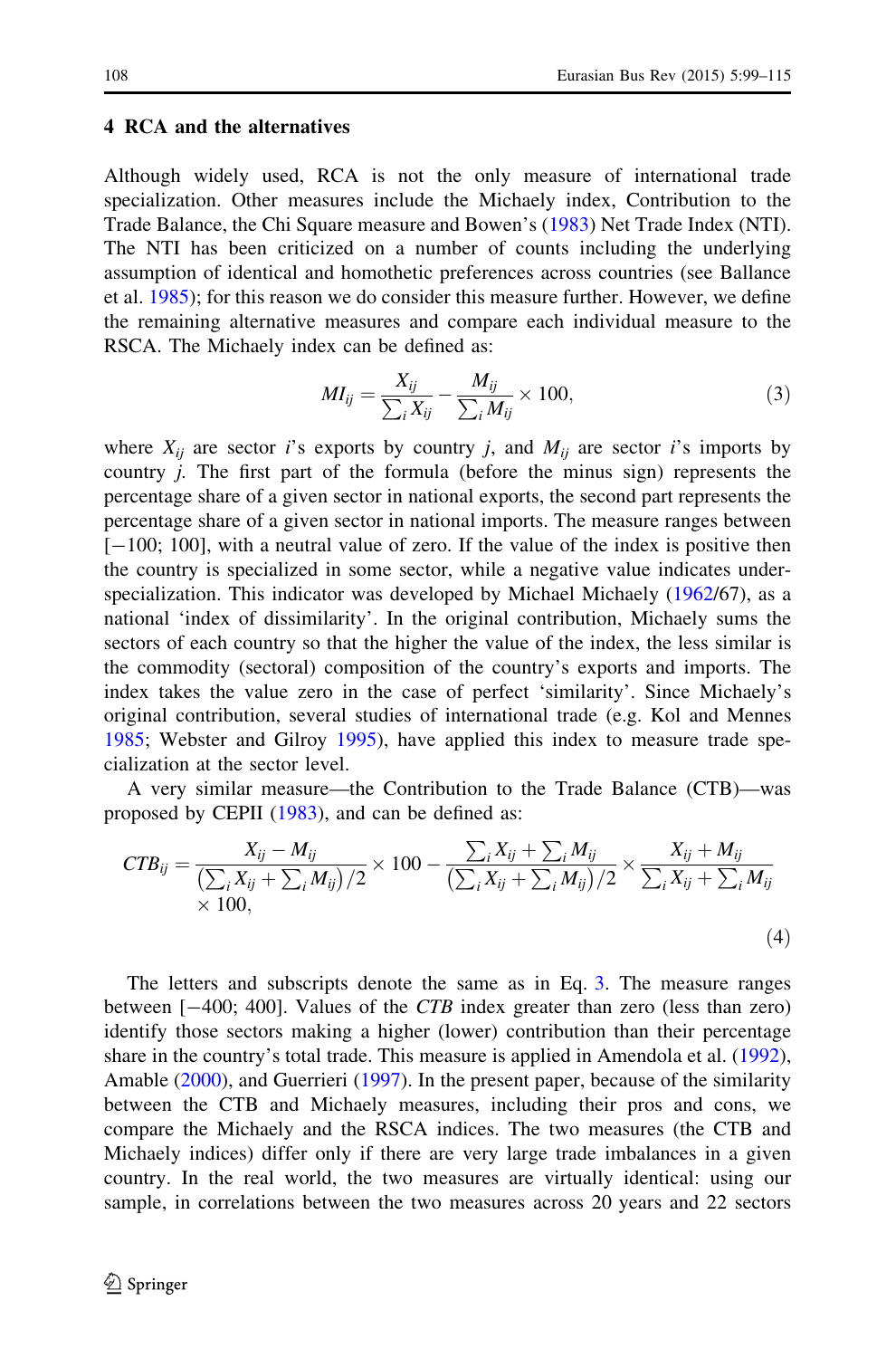|                                  | <b>RSCA</b> | Michaely index | $\chi^2$ |
|----------------------------------|-------------|----------------|----------|
| Food, drink and tobacco          | 53.8        | 9.9            | 33.6     |
| Textiles, footwear and leather   | 22.6        | $-1.6$         | 1.4      |
| Wood, cork and furniture         | 13.9        | $-1.1$         | 0.1      |
| Paper and printing               | $-19.8$     | $-1.6$         | 0.4      |
| Industrial chemicals             | $-30.8$     | $-2.1$         | 2.3      |
| Pharmaceuticals                  | 27.1        | 5.1            | 2.8      |
| Petroleum refineries (oil)       | $-7.1$      | $-0.6$         | 0.0      |
| Rubber and plastics              | 7.8         | 0.1            | 0.1      |
| Stone, clay and glass            | $-1.6$      | $-0.4$         | $0.0\,$  |
| Ferrous metals                   | $-32.1$     | $-2.7$         | 0.7      |
| Non-ferrous metals               | $-55.4$     | $-0.9$         | 1.2      |
| Fabricated metal products        | 15.1        | $-0.1$         | 0.3      |
| Non-electrical machinery         | 6.0         | 3.1            | 0.2      |
| Office mach. and computers       | $-29.0$     | $-3.2$         | 0.8      |
| Electrical machinery             | 13.7        | 1.9            | 0.4      |
| Communic. eq. and semiconductors | $-19.0$     | $-1.6$         | 0.7      |
| Shipbuilding                     | 27.3        | $-0.9$         | 0.4      |
| Other transport                  | 28.2        | $-1.5$         | 0.4      |
| Motor vehicles                   | $-64.2$     | $-5.2$         | 9.2      |
| Aerospace                        | $-100.0$    | 0.0            | 3.3      |
| Instruments                      | $-0.5$      | 1.9            | $0.0\,$  |
| Other manufacturing              | 32.8        | 1.7            | 2.4      |

<span id="page-10-0"></span>Table 4 An example of differences between indices of specialization: Denmark 2006

Calculations based on OECD22. RSCA figures multiplied by 100

(440 observations), for the each of the 22 countries, all countries displayed correlation coefficients of around 0.99.

Compared to the RSCA, the Michaely index measures relative net exports in a given sector. However, when comparing the RSCA and the Michaely index, the type and size of intra industry-trade becomes important. One advantage of the Michaely index is that it eliminates distortion due to re-exports when calculating comparative advantage. However, when intra-industry trade occurs because firms in other sectors purchase equipment both domestically and via imports, the Michaely index underestimates the comparative advantage of a country in a given sector. An example of this is presented in Table 4 in the case of Danish specialization in shipbuilding in 2006. It can be seen that the RSCA value suggests rather strong specialization in this sector, while the Michaely suggests slight under-specialization in this sector. This is because Denmark has a strong downstream shipping sector, not only buying ships from domestic shipyards, but also importing a substantial amount of ships, thereby strongly reducing the value of the Michaely index. So in this case, we would argue that RSCA is a better measure of comparative advantage. In general, it would seem reasonable to argue that the benefits from avoiding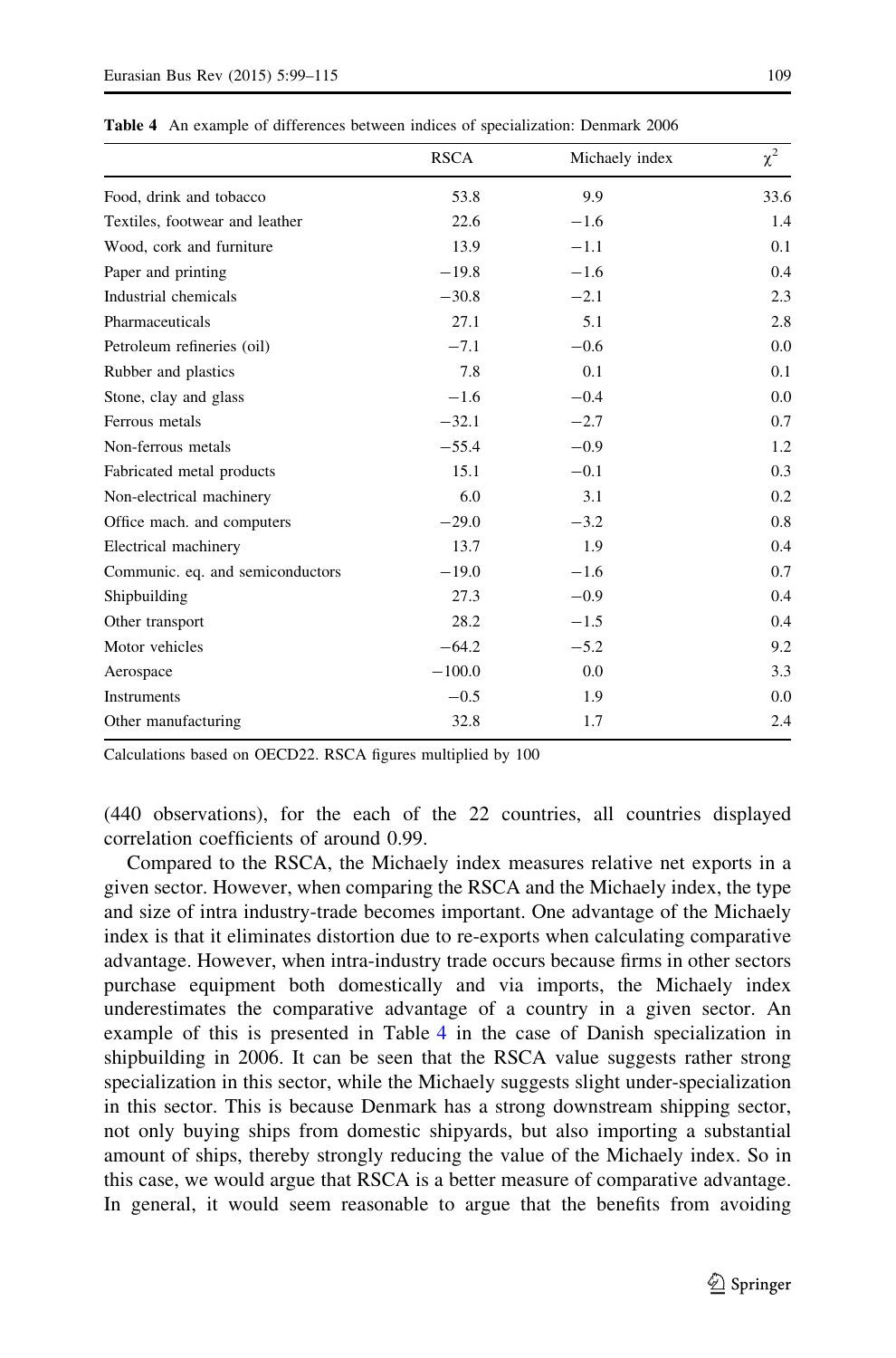problems related to re-exports are smaller than the (to some extent arbitrary)<sup>4</sup> demand from other related sectors in the economy. Another reason for preferring RSCA over the Michaely index is that RSCA can be applied to patent data (see e.g., Soete [1987](#page-16-0)) as well as production or investment data while the Michaely index can be used only in relation to trade data.

Definition of the  $\chi^2$  measure can be set up as follows:

$$
\chi_j^2 = \left\langle \left[ \frac{X_{ij}}{\sum_i X_{ij}} - \frac{\sum_j X_{ij}}{\sum_i \sum_j X_{ij}} \right]^2 / \frac{\sum_j X_{ij}}{\sum_i \sum_j X_{ij}} \right\rangle \times 100, \tag{5}
$$

where the letters and subscripts denote the same as in the definition of the RCA, in Eq. [1.](#page-1-0)  $\chi^2$  measures the squared difference between the export distribution of a given country and the total OECD divided by the OECD export distribution. The size of  $\chi^2$ is an indication of the strength of each country's specialization. The more a country differs from the OECD average, the higher this value. In the original formulation, Archibugi and Pianta (1992) sum the sectors  $(i)$ , in order to arrive at one number for each country such that if a country has an export structure (patent structure in their case) exactly similar to the OECD average, the value of the indicator will be zero. However, since we want to compare directly with RSCA, we do not sum the sectors. This does not change the basic properties of the measure. However, there is a very important difference between the Chi Square measure and the RSCA; the Chi Square measures only the level of specialization. It takes high values if a country is seen to be (much) less specialized than the average for the countries being analyzed, and if the country is (much) more specialized in a sector (commodity group) compared to the average for the countries. The measure ranges between [0;  $\infty$  [, although the index takes the value zero only if there is just one country in the world producing everything. One disadvantage of the measure is—similar to the unadjusted RCA index—the asymmetric nature of the measure around its neutral value. However, this problem could perhaps be overcome by an adjustment of the measure, similar to the one implied by the application of the RSCA rather than the RCA index. More importantly, compared to the RSCA, the Chi index suffers from the disadvantage that it results in very large values if one sector accounts for a large percentage of total exports. An example of this is presented in Table [4](#page-10-0) which shows a Chi Square value of 33.3 for Denmark's exports of food, drink and tobacco with the next highest value only 9.2 for exports of motor vehicles indicating Denmark's under-specialization in this sector. This is a difference by a factor 3.6; the difference between the highest and second highest values according to the RSCA and Michaely indices is around a factor of 2 in both cases. Food, drink and tobacco accounts for 19 percent of Danish exports in 2006 compared to e.g. Danish specialization in nonelectrical machinery which accounted for around 13 percent of total Danish exports in 2006 and has a Chi Square value of 0.2. This difference is of a factor of 167 according to Chi Square, while the difference using RSCA is a factor of 9. One of

<sup>&</sup>lt;sup>4</sup> It can be argued that e.g. the relative strength of the Danish shipyards is, at least partially, due to the strength of the shipping industry (and perhaps vice versa) (see, Linder [1961;](#page-15-0) Andersen et al. [1981](#page-14-0); Fagerberg [1995](#page-15-0)). However, it would be difficult to argue that Denmark has no comparative advantage in building ships and boats given the high level of exports from this sector.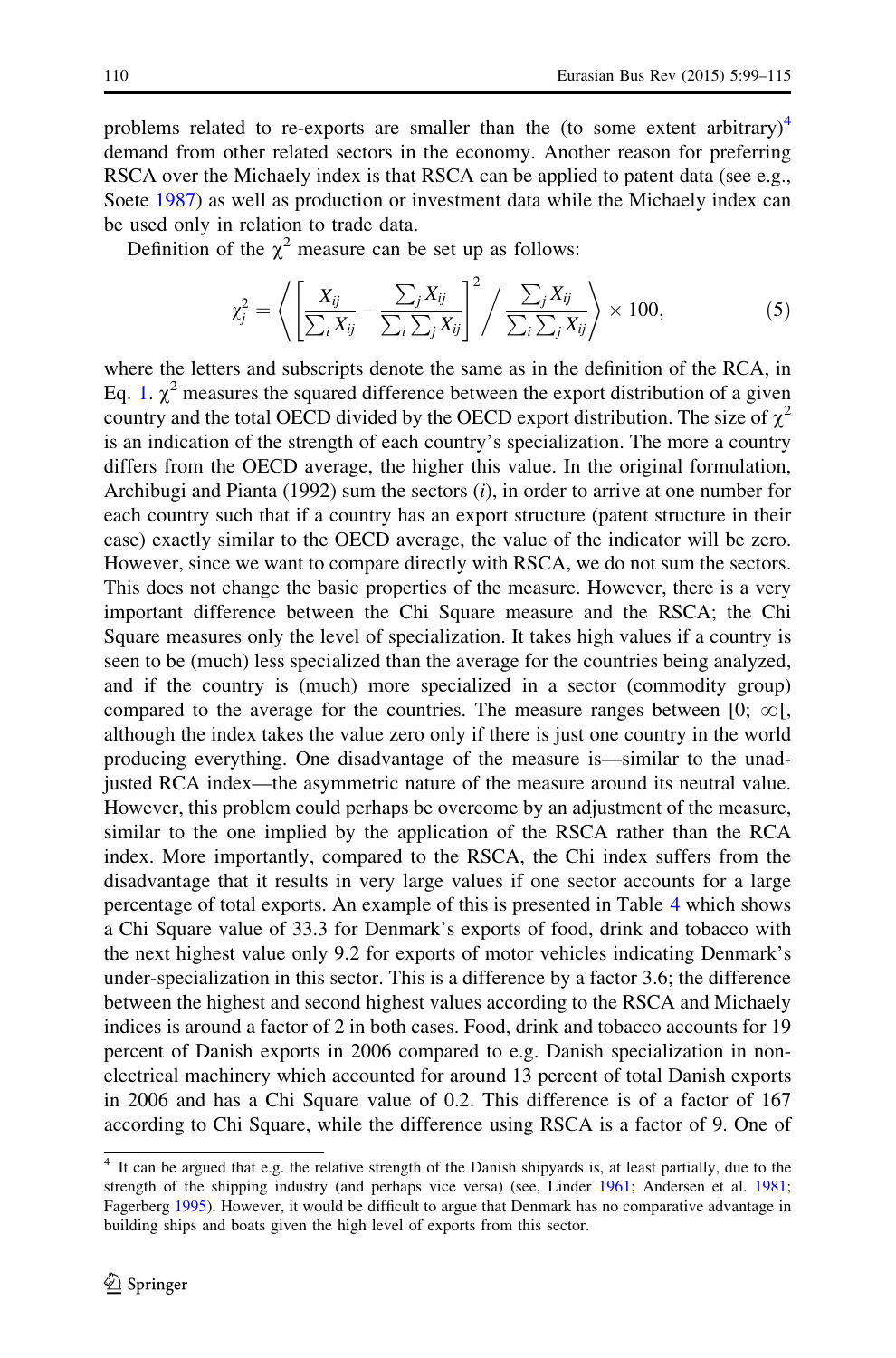| <b>Table 5</b> Correlations between<br>the RSCA index and two other |                      | Michaely index    | $\chi^2$            | Adjusted $\chi^2$ |
|---------------------------------------------------------------------|----------------------|-------------------|---------------------|-------------------|
| indexes of international trade<br>specialization; yearly            | Australia            | $0.83^{\rm a}$    | $0.61^{\rm a}$      | $0.64^{\rm a}$    |
| observations 1987–2006, across                                      | Austria              | $0.58^{a}$        | 0.20 <sup>a</sup>   | 0.81 <sup>a</sup> |
| 22 sectors $(n = 440)$                                              | Belgium              | $0.44^{\rm a}$    | 0.09                | $0.73^{\rm a}$    |
|                                                                     | Canada               | $0.82^{\rm a}$    | $0.67^{\rm a}$      | 0.80 <sup>a</sup> |
|                                                                     | Denmark              | $0.57^{\rm a}$    | $0.27^{\rm a}$      | $0.52^{\rm a}$    |
|                                                                     | Finland              | 0.68 <sup>a</sup> | 0.48 <sup>a</sup>   | $0.55^{\rm a}$    |
|                                                                     | France               | 0.58 <sup>a</sup> | $0.40^{\rm a}$      | $0.76^{\rm a}$    |
|                                                                     | Germany              | $0.57^{\rm a}$    | 0.03                | $0.73^{\rm a}$    |
|                                                                     | Greece               | $0.76^{\rm a}$    | $0.47^{\rm a}$      | 0.59 <sup>a</sup> |
|                                                                     | Iceland              | $0.71^{\rm a}$    | $0.61^{\rm a}$      | $0.63^{\rm a}$    |
|                                                                     | Ireland              | 0.68 <sup>a</sup> | $0.56^{\rm a}$      | $0.71^{\rm a}$    |
|                                                                     | Italy                | $0.71^{\rm a}$    | $0.48^{\rm a}$      | $0.66^{\rm a}$    |
|                                                                     | Japan                | $0.67^{\rm a}$    | $0.13^{\rm a}$      | 0.70 <sup>a</sup> |
|                                                                     | Netherlands          | 0.65 <sup>a</sup> | $0.59^{\rm a}$      | 0.81 <sup>a</sup> |
|                                                                     | New Zealand          | 0.67 <sup>a</sup> | 0.50 <sup>a</sup>   | $0.54^{\rm a}$    |
|                                                                     | Norway               | $0.75^{\rm a}$    | $0.63^{\rm a}$      | $0.71^{\rm a}$    |
|                                                                     | Portugal             | $0.65^{\rm a}$    | $0.45^{\rm a}$      | $0.51^{\rm a}$    |
|                                                                     | Spain                | 0.69 <sup>a</sup> | $0.15^{\rm a}$      | 0.70 <sup>a</sup> |
|                                                                     | Sweden               | $0.78^{a}$        | 0.47 <sup>a</sup>   | 0.69 <sup>a</sup> |
|                                                                     | Switzerland          | 0.69 <sup>a</sup> | $0.45^{\mathrm{a}}$ | 0.69 <sup>a</sup> |
| Calculations based on OECD22                                        | United Kingdom       | $0.43^{\rm a}$    | 0.31 <sup>a</sup>   | $0.65^{\rm a}$    |
| <sup>a</sup> Denotes different from zero at<br>the 1 % level        | <b>United States</b> | $0.52^{\rm a}$    | $0.46^{\rm a}$      | 0.69 <sup>a</sup> |

the implications of the  $\chi^2$  measure bias is that the index is also very sensitive to changes in the size of large sectors over time.

Table 5 presents the correlations between the RSCA index and the other two central measures discussed in this paper, for each country in the STAN database, across 22 sectors and over 20 years. The last column of Table 5 shows an adjusted  $\chi^2$  measure allowing the index to be compared directly to the other measures;<sup>5</sup> the numerator is multiplied by  $-1$  if the 'non-squared' numerator is smaller than zero. More generally, when looking at measures for the direction of specialization, Table 5 shows that despite the differences between the different measures of international specialization highlighted above, the measures are quite strongly correlated for all the 22 countries. In this context, note that the correlations between the RSCA and the Chi Square measures are to an extent expected since the definitions of these two measures use different combinations of the same basic components.

As already mentioned, the Chi Square measure is used in the literature to measure specialization levels (and changes in levels); the other two measures also capture the direction of specialization. However, we show in Sect. [3](#page-5-0) that RSCA can also be

 $\overline{5}$  The problem—as mentioned earlier—is that the  $\chi^2$  measure takes high values both if a country is (much) more specialized in a sector, and if a country is (much) less specialized in a sector.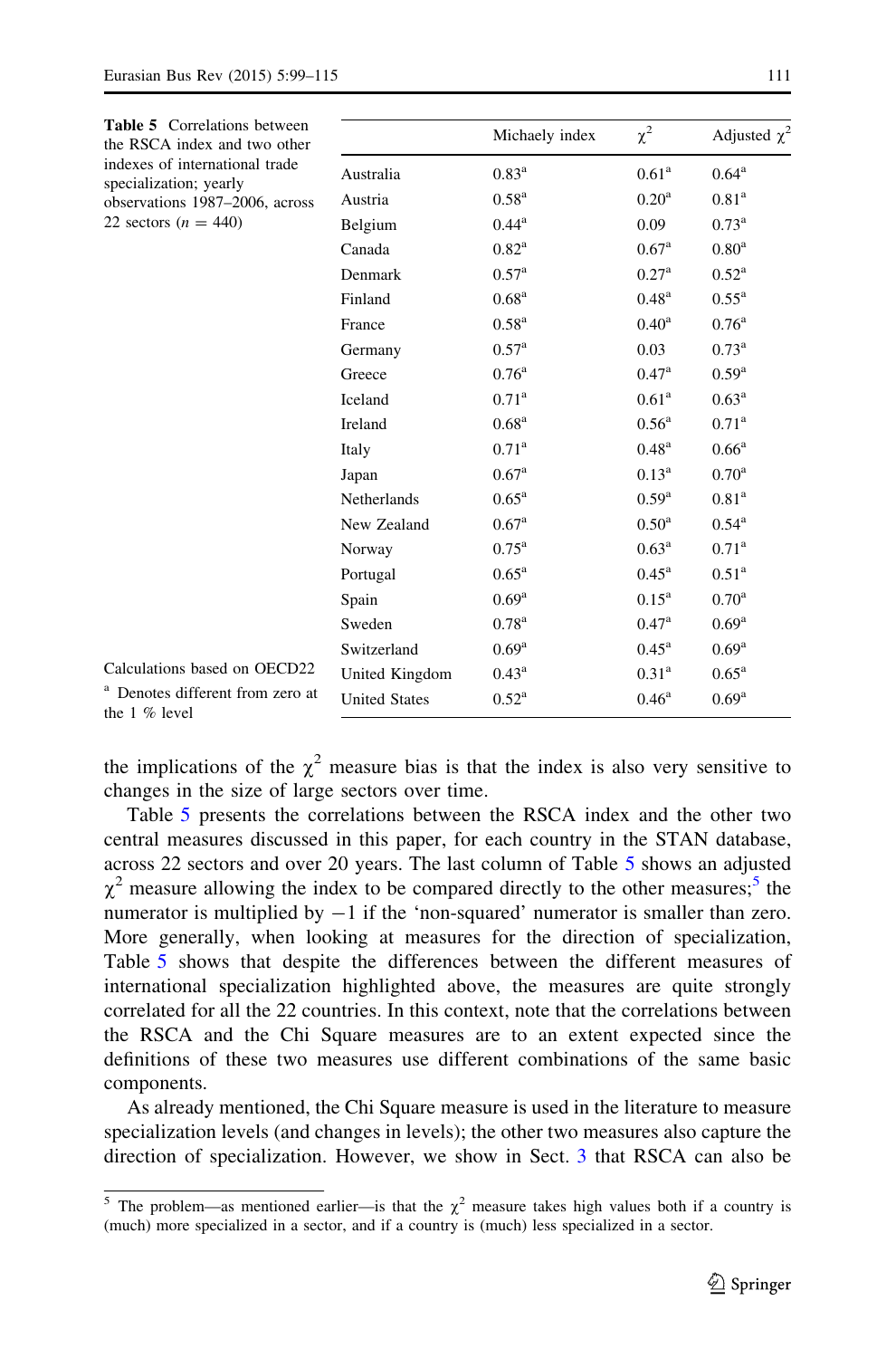<span id="page-13-0"></span>used to measure changes in the level of specialization. So do the RSCA regressions and the  $\chi^2$  measure point in generally the same direction for increased or a decreased level of specialization? In order to investigate this question, we analyzed the 22 countries and 6 time periods<sup>6</sup> to check whether specialization went up or down year to year, using both types of indices (126 cases in total, based on 6 periods and 22 countries) across the 22 sectors. Recall that the condition for increased specialization in the case of RSCA is  $\beta^* / R^* > 1$  ( $\beta^* / R^* < 1$  for de-specialization) and for the (original country-level or 'unadjusted')  $\chi^2$  measure  $\chi^2_{t_2}/\chi^2_{t_1} > 1/\chi^2_{t_2}/\chi^2_{t_1} < 1$  for de-specialization). The results of correlation analysis show a highly significant  $\sigma$ , although the value of  $\sigma$  is only 0.34. In 68 percent of cases, both indicators point in the same direction; in 32 % of cases they point in opposite directions. Thus, in the majority of (but not all) cases the two measures point in the same direction for increased or decreased level of specialization. Both indicators show that international trade specialization appears to increase in about 40 percent of the country-time period cases and decrease in the remaining 60 % of cases.

## 5 Conclusion

The aim of this paper was to study the effects of the asymmetry of the Balassa index around its neutral value, and to show how this measure compares with other measures of international specialization from both a theoretical and empirical point of view. In Sect. [2,](#page-1-0) we briefly described those countries that are specialized according to the RSCA index, explored criticisms of this measure for not adequately reflecting comparative advantage consistently for each country, across sectors (Yeats [1985\)](#page-16-0). From a theoretical point of view, comparative advantage is an unambiguous concept. Consistent with Yeats [\(1985](#page-16-0)), we show that the RCA (or RSCA) does not necessarily compare sectors of equal rank within the same country and across different countries. We concluded that although large differences in country sizes can cause such inconsistency problems, when applying RCA across countries, it seems likely that Yeats's results overestimate the 'inconsistency problem' if we consider a much larger sample of country-year observations.

In Sect. [3,](#page-5-0) we demonstrated that when using the RCA, it should always (at least in statistical analysis) be adjusted so that it becomes symmetric around its neutral value. This conclusion is based on a theoretical discussion of the properties of the measure and on empirical evidence from the Jarque–Bera test for normality of the error terms in regressions comparing RCA and RSCA. These findings have implications for any study that utilizes RCA for statistical analysis, regardless of whether the underlying data are on exports, production, or patents. In particular, our conclusion regarding the asymmetry of the RCA, implies that the results from studies that apply 'raw' or unadjusted RCA (such as, for instance, Crafts and Thomas [1986](#page-15-0); Amiti [1999;](#page-14-0) Hidalgo et al. [2007](#page-15-0); Hausmann and Hidalgo [2011\)](#page-15-0) may be inaccurate due to the asymmetry of the RCA around its neutral value. It should be

<sup>6</sup> The years: 1988–1991; 1991–1994; 1994–1997; 1997–2000; 2000–2003; and 2003–2006.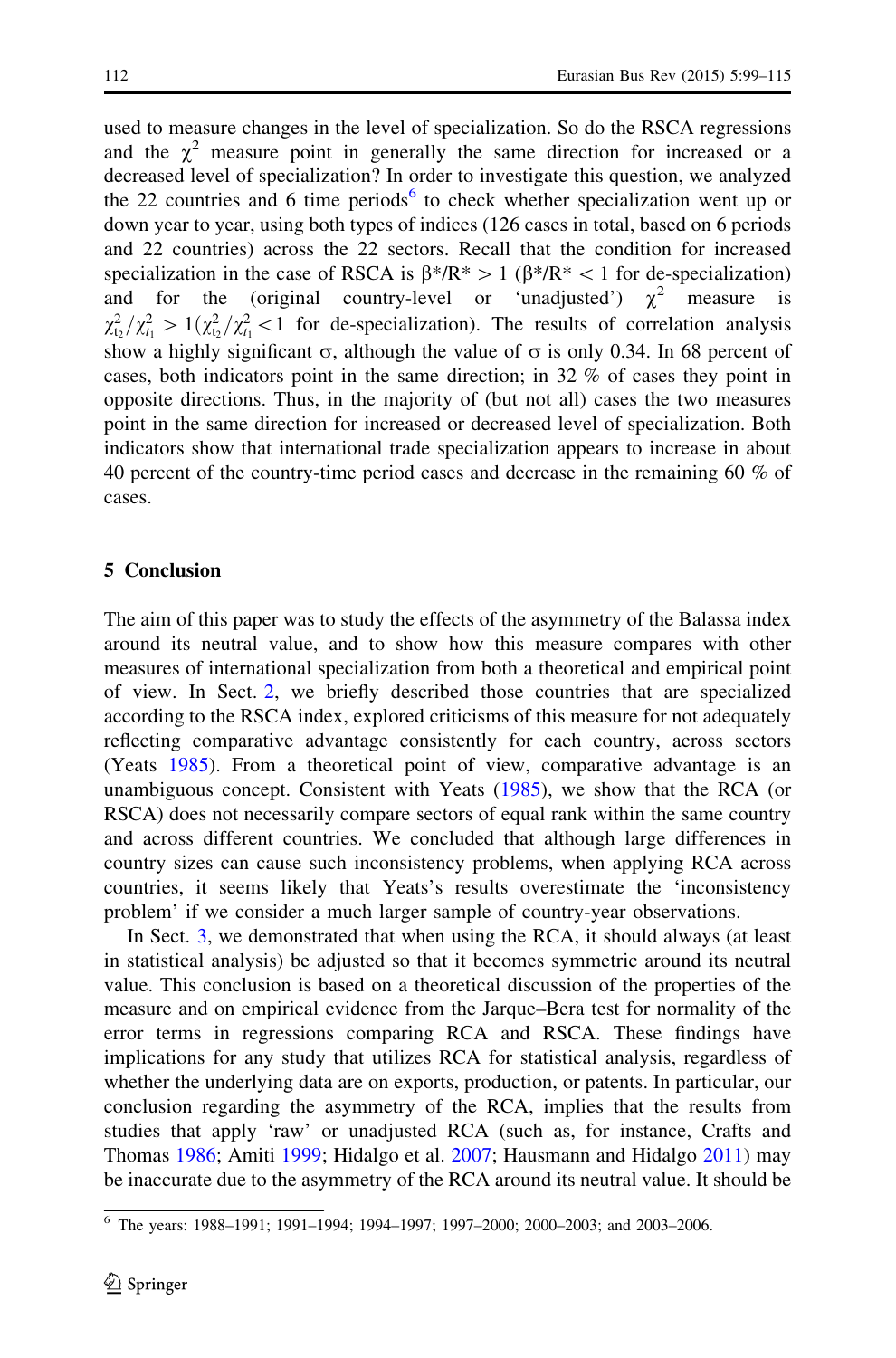<span id="page-14-0"></span>noted, however, that it is beyond the scope of this paper to argue about the severity of the problem in the particular studies cited above.

In Sect. [4](#page-9-0), we compared RSCA to other measures of international trade specialization used in the literature such as the Michaely index, the Contribution to the Trade Balance, the Chi Square measure, and the Net Trade Index. We discarded the NTI for theoretical reasons, and also did not investigate the CTB since we found it to be nearly identical to the Michaely index. Based on a comparison between the Michaely index and the Chi Square measure, and the RSCA index we found that the last is the best measure of comparative advantage, although all three measures have pros and cons. Our findings are based on the observation that RSCA better reflects the concept of specialization through its focus on a narrower area of economic activity within a given country, and less deep examination of other areas of activity. The Michaely index (and the CTB measure) involves deducting foreign demand for a good from a certain sector, thereby reducing the level of economic activity—as reflected by the index—in that sector of the economy. The need for import data to calculate the index also limits the possibility their use in the context of other variables such as patents or production statistics. The Chi Square indicator only measures the level of specialization, regardless of whether a country is specialized or under-specialized in a certain sector. In addition, the way that the measure is calculated gives rise to rather strong fluctuations over time. Nevertheless, when applied on the same data the three measures are quite strongly correlated. It is hoped that the analysis in this paper will inform future studies of the dynamics of international specialization.

## **References**

- Amable, B. (2000). International specialisation and growth. Structural Change and Economic Dynamics, 11, 413–431.
- Amendola, G., Guerrieri, P., & Padoan, P. C. (1992). International patterns of technological accumulation and trade. Journal of International and Comparative Economics, 1, 173–197.
- Amighini, A., Leone, M., & Rabellotti, R. (2011). Persistence versus change in the international specialization pattern of Italy: how much does the 'District Effect' matter? Regional Studies, 45, 381–401.
- Amiti, M. (1999). Specialization patterns in Europe. Weltwirtschaftliches Archiv, 135, 573–593.
- Andersen, E. S., Dalum, B., & Villumsen, G. (1981). The importance of the home market for the technological development and the export specialization of manufacturing industry, IKE Seminar. Aalborg: Aalborg University Press.
- Aquino, A. (1981). Change over time in the pattern of comparative advantage in manufactured goods: an empirical analysis for the period 1972–1974. European Economic Review, 15, 41–62.
- Archibugi, D., & Pianta, M. (1992). The technological specialisation of advanced countries. A report to the EEC on international science and technology activities. Dortrecht: Kluwer Academic Publishers.
- Archibugi, D., & Pianta, M. (1994). Aggregate convergence and sectoral specialization in innovation. Journal of Evolutionary Economics, 4, 17–33.
- Balassa, B. (1965). Trade liberalization and 'revealed' comparative advantage. The Manchester School of Economic and Social Studies, 32, 99–123.
- Ballance, R., Forstner, H., & Murray, T. (1985). On measuring revealed comparative advantage: a note on Bowen's indices. Weltwirtschaftliches Arhiv, 121, 346–350.
- Bowen, H. P. (1983). On the theoretical interpretation of trade intensity and revealed comparative advantage. Weltwirtschaftliches Archiv, 119, 464–472.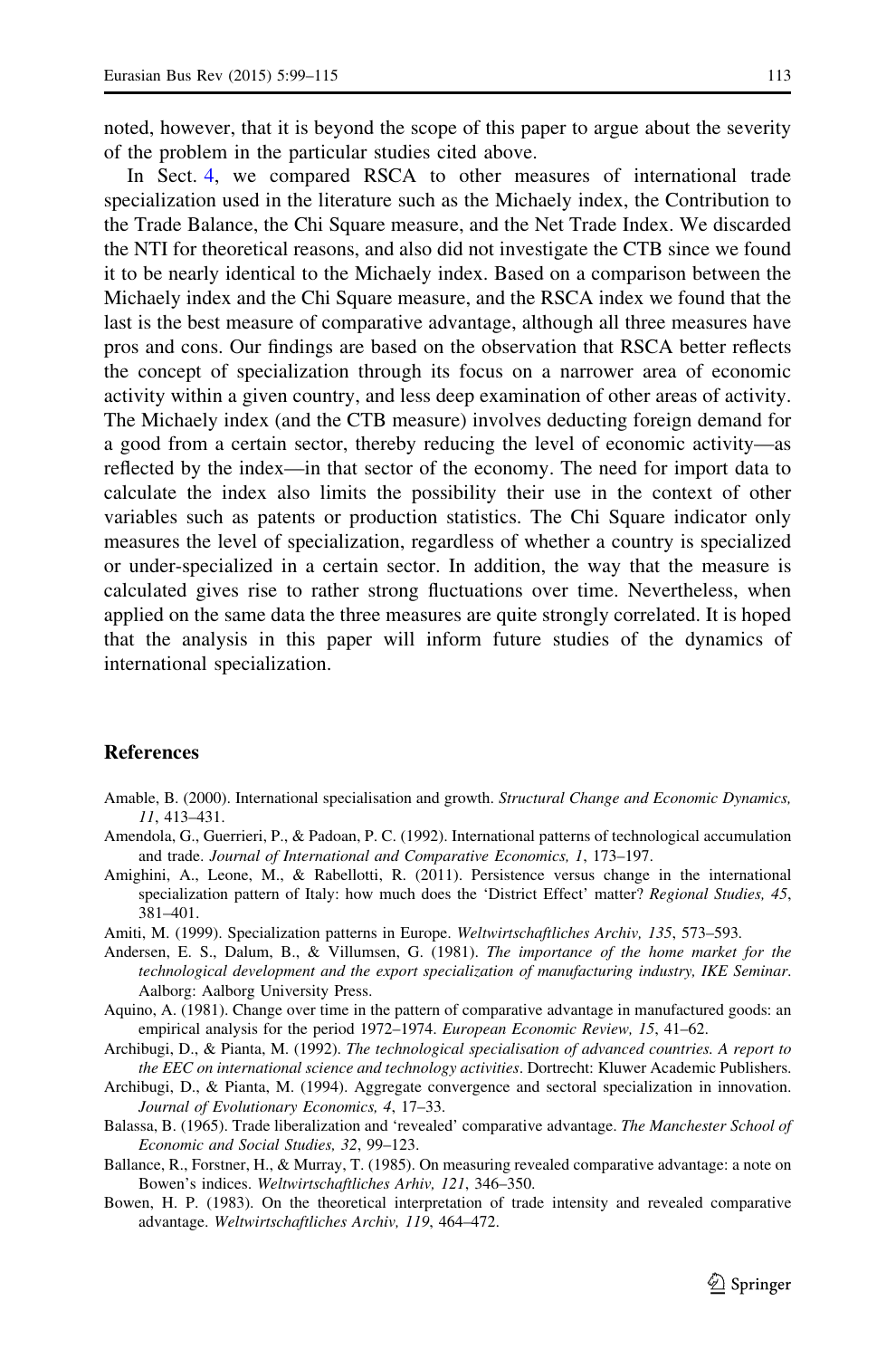<span id="page-15-0"></span>Cantwell, J. (1989). Technological innovation and multinational corporations. Oxford: Blackwell.

- Cantwell, J. (1995). The globalisation of technology: what remains of the product cycle model? Cambridge Journal of Economics, 19, 155–174.
- CEPII (1983). Economie Mondiale: la montée des tension (Paris).
- Crafts, N. F. R., & Thomas, M. (1986). Comparative advantage in UK manufacturing trade, 1910–1935. Economic Journal, 96, 629–645.
- D'Agostino, L. M., Laursen, K., & Santangelo, G. D. (2013). The impact of R&D offshoring on the home knowledge production of OECD investing regions. Journal of Economic Geography, 13, 145–175.
- Dalum, B., Laursen, K., & Verspagen, B. (1999). Does specialization matter for growth? *Industrial and* Corporate Change, 8, 267–288.
- Dalum, B., Laursen, K., & Villumsen, G. (1998). Structural change in oecd export specialisation patterns: de-specialisation and 'Stickiness'. International Review of Applied Economics, 12, 447–467.
- De Benedictis, L., Gallegati, M., & Tamberi, M. (2008). Semiparametric analysis of the specializationincome relationship. Applied Economics Letters, 15, 301–306.
- Dosi, G., & Nelson, R. R. (2013). The evolution of technologies: an assessment of the state-of-the-art. Eurasian Business Review, 3, 3–46.
- Dosi, G., Pavitt, K. L. R., & Soete, L. L. G. (1990). The economics of technical change and international trade. Hemel Hempstead: Harvester Wheatsheaf.
- Fagerberg, J. (1995). User-producer interaction, learning and comparative advantage. Cambridge Journal of Economics, 19, 243–256.
- Fagerberg, J. (1997). Competitiveness, scale and R&D. In J. Fagerberg, L. Lundberg, P. Hansson, & A. Melchior (Eds.), Technology and international trade. Cheltenham, UK and Lyme, US: Edward Elgar.
- Grupp, H. (1994). The measurement of technical performance of innovations by technometrics and its impact on established technology indicators. Research Policy, 23, 175–193.
- Grupp, H. (1998). Foundations of the economics of innovation. Cheltenham, UK and Lyme, US: Edward Elgar.
- Guerrieri, P. (1997). The changing world trade environment, technological capability and the competitiveness of the European Industry, paper presented at the Conference on Trade, Economic Integration and Social Coherence, Vienna, Austria, January.
- Hausmann, R., & Hidalgo, C. (2011). The network structure of economic output. *Journal of Economic* Growth, 16, 309–342.
- Hidalgo, C. A., Klinger, B., Barabási, A.-L., & Hausmann, R. (2007). The product space conditions the development of nations. Science, 317, 482–487.
- Hinloopen, J., & van Marrewijk, C. (2008). Empirical relevance of the Hillman condition for revealed comparative advantage: 10 stylized facts. Applied Economics, 40, 2313–2328.
- Iapadre, P. L. (2001). Measuring international specialization. International Advances in Economic Research, 7, 173–183.
- Kol, J., & Mennes, L. B. M. (1985). Intra-industry specialization: some observations on concepts and measurement. International Journal of Economics, 21, 173–181.
- Krugman, P. (1987). The narrow moving band, the Dutch disease, and the competitive consequences of Mrs. Thatcher: notes on trade in the presence of dynamic scale economies. Journal of Development Economics, 27, 41–55.
- Laursen, K. (2000a). Trade specialisation, technology and growth: theory and evidence from advanced countries. Cheltenham, UK and Lyme, US: Edward Elgar.
- Laursen, K. (2000b). Do export and technological specialisation patterns co-evolve in terms of convergence or divergence?: evidence from 19 OECD Countries, 1971–1991. Journal of Evolutionary Economics, 10, 415–436.
- Laursen, K., & Drejer, I. (1999). Do inter-sectoral linkages matter for international export specialisation? The Economics of Innovation and New Technology, 8, 311–330.
- Laursen, K., & Salter, A. (2005). The fruits of intellectual production: economic and scientific specialisation among OECD countries. Cambridge Journal of Economics, 29, 289–308.
- Liegsalz, J., & Wagner, S. (2013). Patent examination at the State Intellectual Property Office in China. Research Policy, 42, 552–563.
- Linder, S. B. (1961). An essay on trade and transformation. Stockholm: Almquist and Wiksell.
- Malerba, F., & Montobbio, F. (2003). Exploring factors affecting international technological specialization: the role of knowledge flows and the structure of innovative activity. Journal of Evolutionary Economics, 13, 411–434.